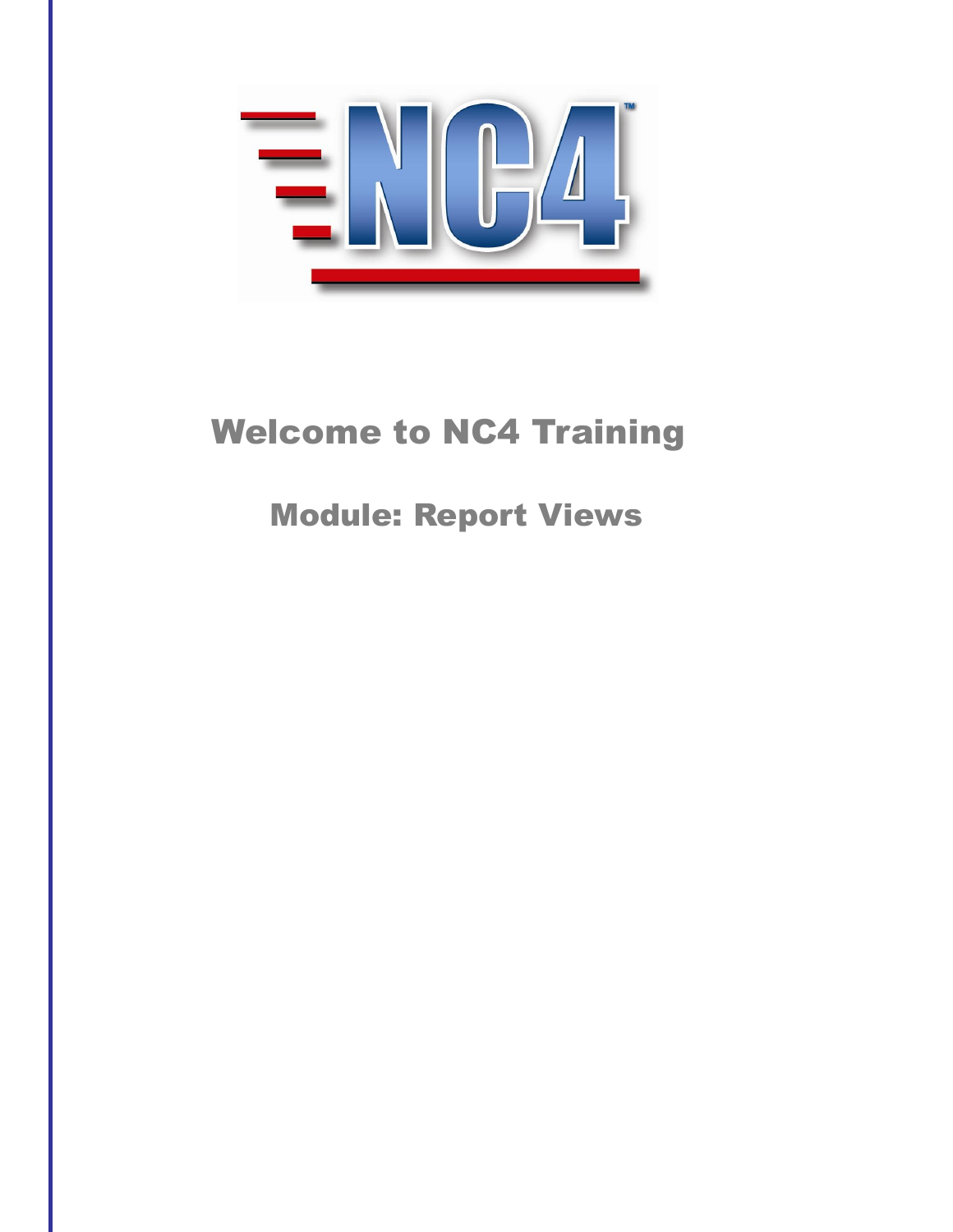### <span id="page-1-0"></span>Table of Contents

| 1                       |               |                                                                                                                   |  |
|-------------------------|---------------|-------------------------------------------------------------------------------------------------------------------|--|
| $\overline{\mathbf{2}}$ |               |                                                                                                                   |  |
|                         | $2.3 -$<br>24 | 2.5.1 Completed Organization Chart with Positions  17                                                             |  |
| 3                       |               | DATA DICTIONARY-POSITION TEMPLATE 19                                                                              |  |
|                         |               | 3.3.1                                                                                                             |  |
| 4                       |               |                                                                                                                   |  |
|                         |               | 4.1 ADDING A POSITION TEMPLATE TO AN EXISTING POSITION 34<br>4.3 REVIEW EXERCISE-ASSIGNING A POSITION TEMPLATE 41 |  |

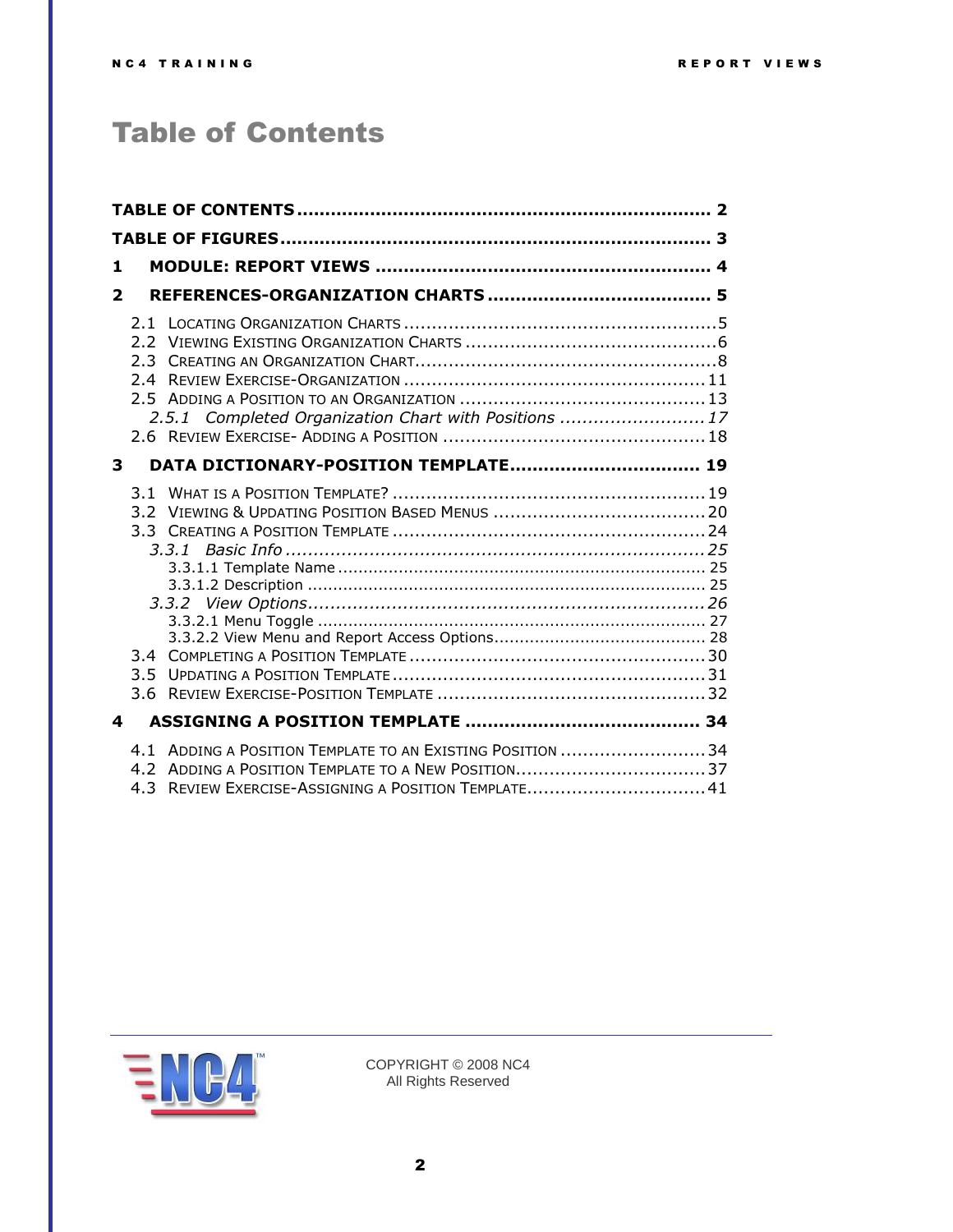## <span id="page-2-0"></span>Table of Figures

| FIGURE 13 COMPLETED ORGANIZATION CHART WITH POSITIONS 17 |  |
|----------------------------------------------------------|--|
|                                                          |  |
|                                                          |  |
|                                                          |  |
|                                                          |  |
|                                                          |  |
|                                                          |  |
|                                                          |  |
|                                                          |  |
|                                                          |  |
|                                                          |  |
|                                                          |  |
|                                                          |  |
|                                                          |  |
|                                                          |  |
|                                                          |  |
|                                                          |  |
|                                                          |  |
|                                                          |  |
|                                                          |  |
|                                                          |  |
| FIGURE 34 POSITION TEMPLATE WITH ASSIGNED POSITIONS 40   |  |

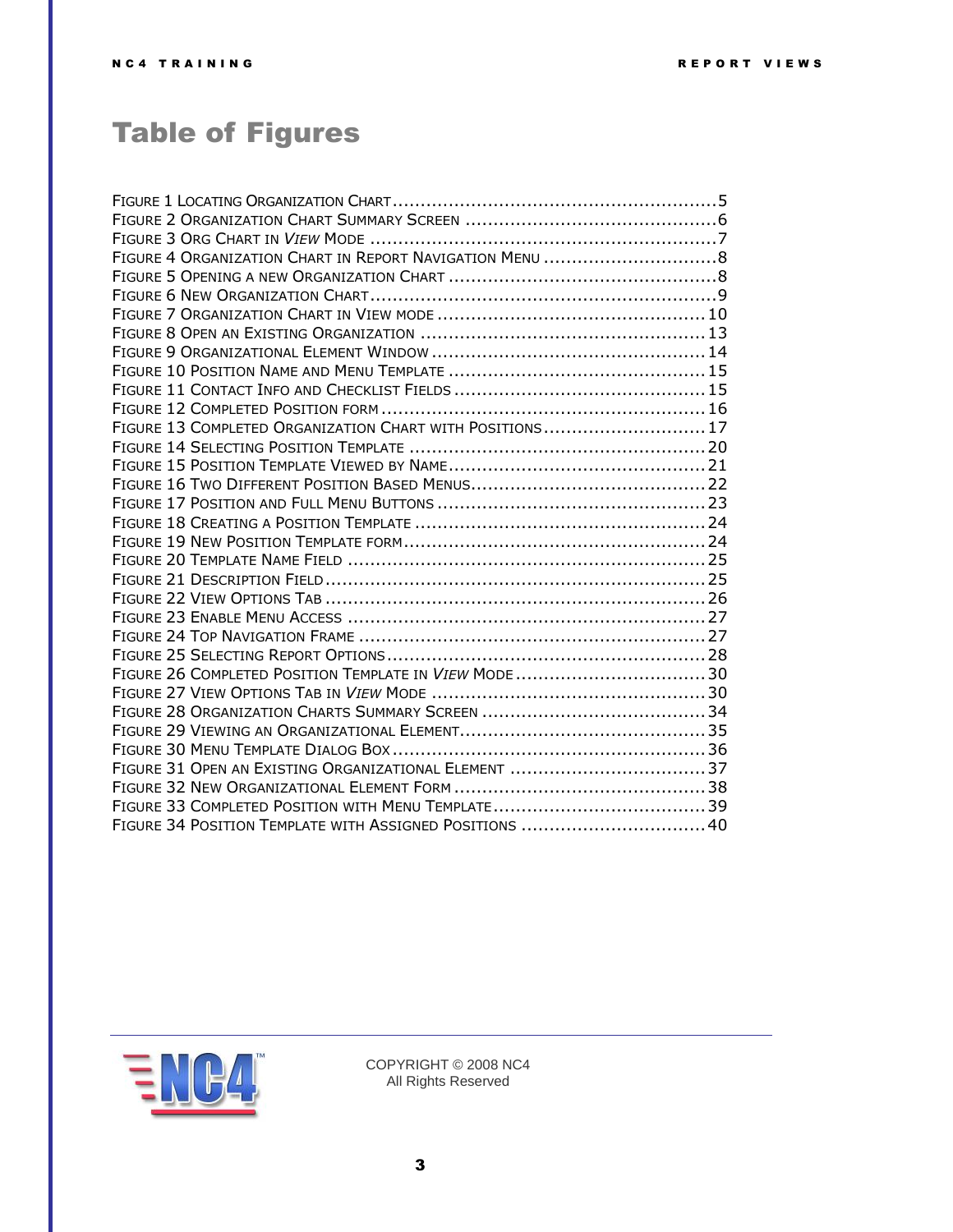### <span id="page-3-0"></span>1 Module: Report Views

The NC4 application is deployed with a central database called the **Data Dictionary** and an online library named **References**. Within the Data Dictionary and References are configurable keywords, user definable values, default menus and color codes that are used to generate and display reports and content for drop-down menus.

In this module, we will address how to tailor the application **report access and views** to the operational needs of the organization. The **Report Types** we will be using are:

**References > Organization Charts** provide the method to identify the various organizations and the positions within the entity. You can build and display your organizational structure online, based on the structure of your organization and skill sets of your personnel. Within this **Organization**, you can create hierarchical levels, define the individual positions within each level, and include contact information and department or position duties (checklists) for each level or position.

**Data Dictionary > Position Template** has the ability to create any number of customized menus that can be assigned to any position/user within any organization created within your system. This feature enables the user/system administrator/jurisdiction to define, modify and control which forms/reports are assigned to or displayed for which position(s).

Note: All person names and corresponding titles used in this document are fictitious. The names and titles are being used for the sole purpose of illustrating the systems' features and functionalities in an instructional environment.

#### **Learning Objectives**

After completing this module, you will be able to:

- Create, view and update **Organization** Charts and Positions.
- Create, view update and assign Position Templates.

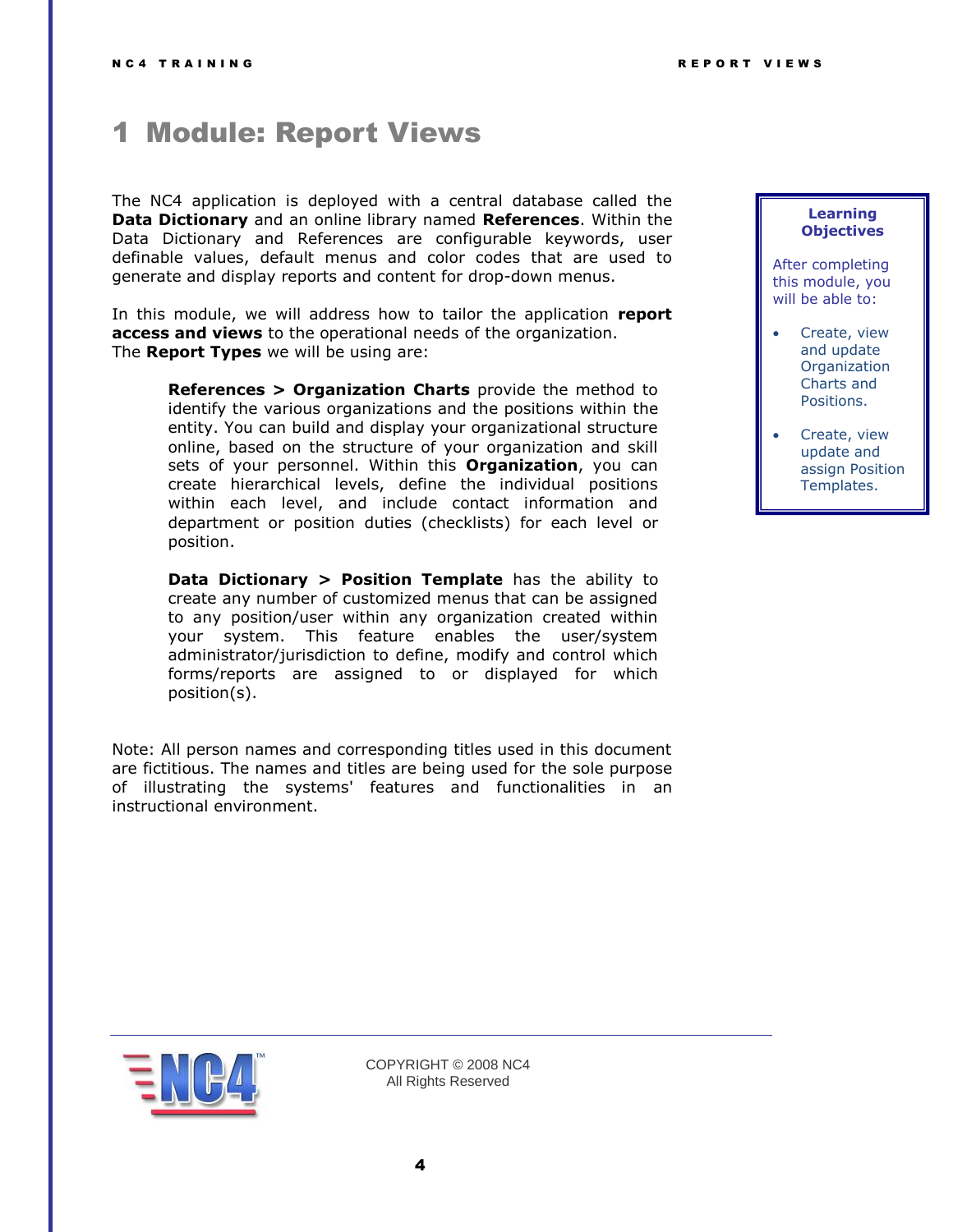### <span id="page-4-0"></span>2 References-Organization Charts

Organization Charts provide a method to create and maintain an organizational structure within a jurisdiction or Incident/Event/Activity. **Organizations** and **Positions** added in the **Organization Chart** section become available for use in your **Personal Profile**. In addition, the Organizations and Positions assist in structuring and defining the reports views that are displayed for each position.

#### <span id="page-4-1"></span>2.1 Locating Organization Charts

Existing **Organization Charts** are presented to you alphabetically when you select **Organization Chart** under **References** in the **Report** navigation drop down menu, as shown in [Figure 1.](#page-4-2)

| Models                    |  |
|---------------------------|--|
| Hazard Model              |  |
| Personnel                 |  |
| Personnel                 |  |
| References                |  |
| Internet Link             |  |
| Site                      |  |
| Reference Document        |  |
| Directory                 |  |
| Task Template             |  |
| Notification Group        |  |
| Staffine                  |  |
| <b>Organization Chart</b> |  |
| Specia <del>l Needs</del> |  |
| Document Library          |  |
|                           |  |

<span id="page-4-2"></span>**Figure 1 Locating Organization Chart**

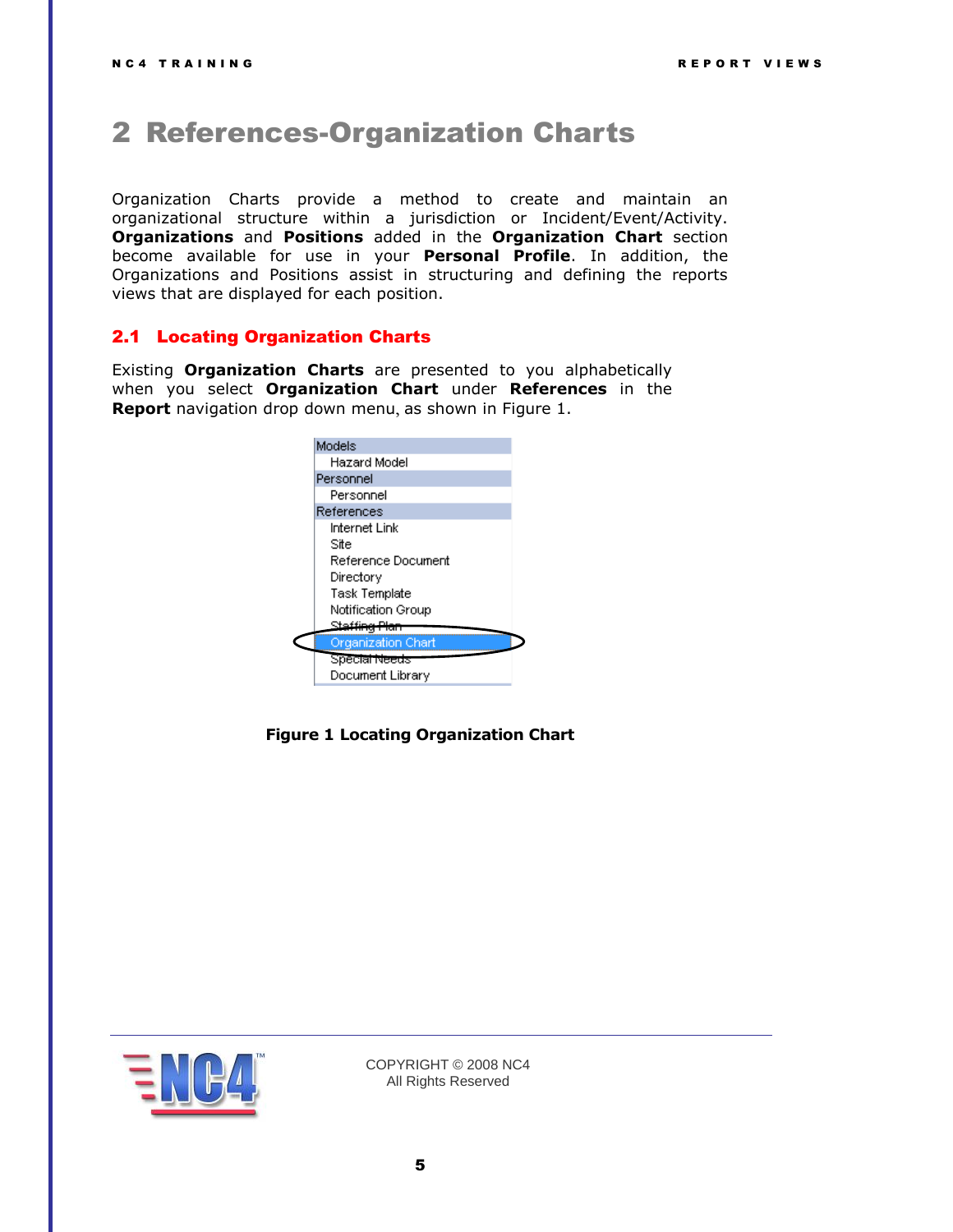#### <span id="page-5-0"></span>2.2 Viewing Existing Organization Charts

To *view* an existing **Organization Chart**, click the **Organization's** Name link as shown in [Figure 2](#page-5-1) to open the **Organization Chart** displayed in Figure 3.

| Report: | Organization Chart         |              | View by:                     | Name $\blacktriangledown$           |            |                                   |
|---------|----------------------------|--------------|------------------------------|-------------------------------------|------------|-----------------------------------|
|         | <b>Organization Charts</b> |              |                              | ø                                   | Expand All | Collapse All                      |
| Create  | <b>Delete</b>              | <b>Print</b> | Auto<br>$\bullet$<br>Refresh | Off                                 | On updated | This screen last<br>(00:00:01:17) |
|         | Organization/Positions     |              | Menu Template Assigned       |                                     |            |                                   |
|         | ATF Command Post           |              |                              |                                     |            |                                   |
|         | Call Center                |              |                              | <b>Existing</b>                     |            |                                   |
|         | $E$ Team                   |              |                              | <b>Organizations</b><br>are listed. |            |                                   |
| EOC     |                            |              |                              |                                     |            |                                   |
|         | ▶ EOC ESF                  |              |                              |                                     |            |                                   |

<span id="page-5-1"></span>**Figure 2 Organization Chart Summary Screen**

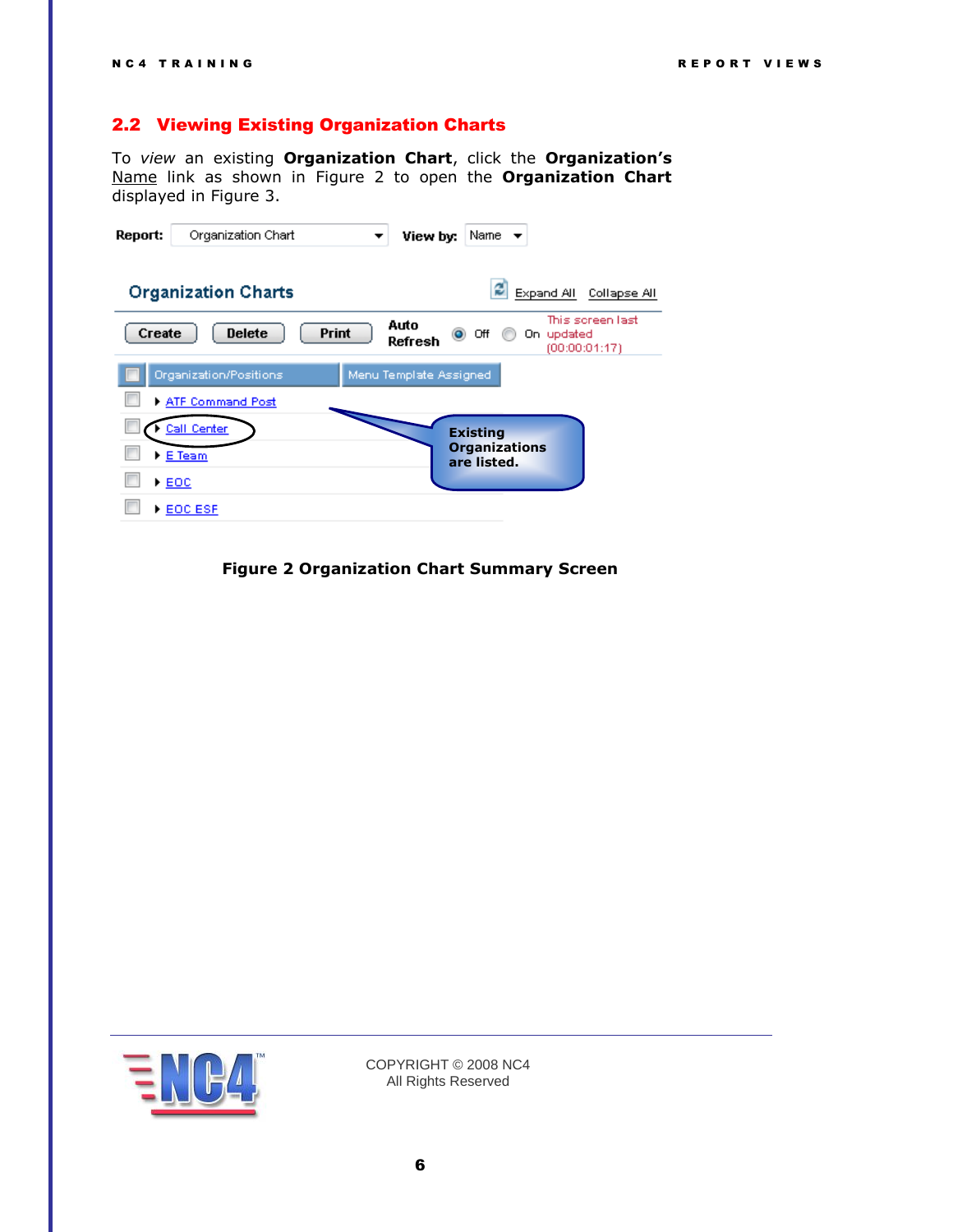| <b>Organization Chart</b>               | C Help<br>Update<br>Print<br>Delete<br>Close |
|-----------------------------------------|----------------------------------------------|
| *Red Label: indicates a required field. |                                              |
| <b>Basic Info</b>                       |                                              |
| <b>ORGANIZATION INFORMATION:</b>        |                                              |
| <b>Organization Name:</b><br>EOC.       |                                              |
| <b>Contact Info:</b>                    |                                              |
| <b>Comments:</b>                        |                                              |
|                                         |                                              |
| <b>CURRENT POSITIONS</b>                |                                              |
| Add a Position                          |                                              |
| Director                                |                                              |
| ▼ Finance and Admin<br>City HR          |                                              |
| ▼ Logistics                             |                                              |
| LSA <sub>1</sub>                        |                                              |
| ▼ Operations                            |                                              |
| Fire                                    |                                              |
| Law Enforcement                         |                                              |
| <b>Public Works</b>                     |                                              |
|                                         |                                              |
| ▼ Plans and Intel<br>GIS                |                                              |

#### **Figure 3 Org Chart in** *View* **Mode**

<span id="page-6-0"></span>You will see the  $\begin{bmatrix} \text{Update} \end{bmatrix}$   $\begin{bmatrix} \text{Delete} \end{bmatrix}$   $\begin{bmatrix} \text{finite} \end{bmatrix}$   $\begin{bmatrix} \text{close} \end{bmatrix}$  buttons in the upper

right of the **Organization Chart** form depending on your access level and discretion of the System Administrator. Use the **Update** button to edit or add information to the report, the **Delete** button to delete the report, the **Print** button to print a copy, and the **Close** button to close the report window and return to the summary screen.

 Deleted reports are removed from active lists but are maintained in history.

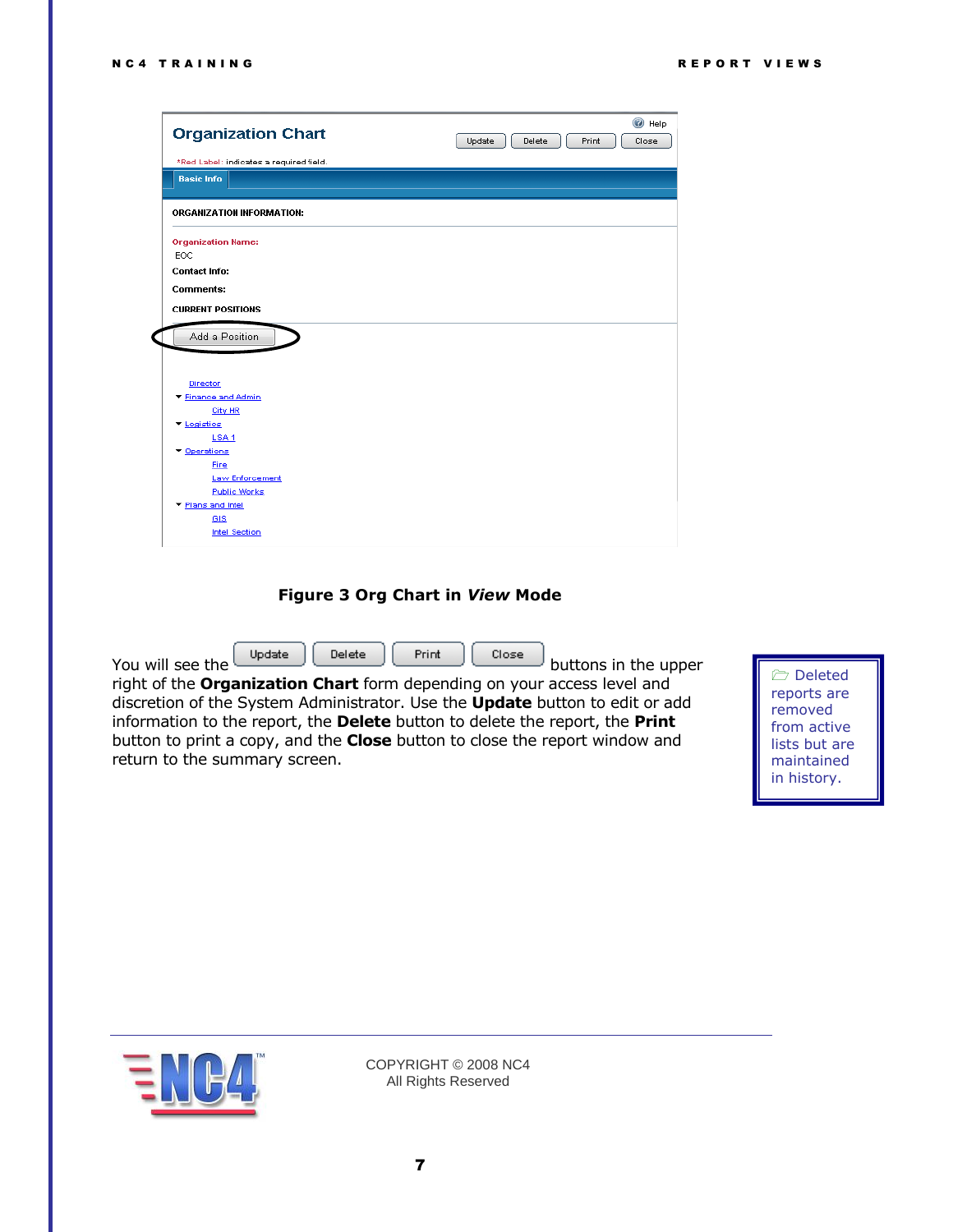#### <span id="page-7-0"></span>2.3 Creating an Organization Chart

To create a new Organization Chart, perform the following steps:

1 Select **Organization Chart** from the **Report** navigation drop down menu as shown in [Figure 4.](#page-7-1)

| Models                    |
|---------------------------|
| Hazard Model              |
| Personnel                 |
| Personnel                 |
| References                |
| Internet Link             |
| Site                      |
| Reference Document        |
| Directory                 |
| Task Template             |
| Notification Group        |
|                           |
| <b>Organization Chart</b> |
| Special Needs             |
| Document Library          |
|                           |

**Figure 4 Organization Chart in Report Navigation Menu**

<span id="page-7-1"></span>2 Click the  $\boxed{\text{Create}}$  button as shown in [Figure 5,](#page-7-2) to open a new Organization Chart.

| Report: | Organization Chart             |                        | View by: | Name    |     |
|---------|--------------------------------|------------------------|----------|---------|-----|
|         | <b>Organization Charts</b>     |                        |          |         |     |
|         | <b>Delete</b><br><b>Create</b> | Print                  | Auto     | Refresh | Off |
|         | Organization/Positions         | Menu Template Assigned |          |         |     |
|         | ATF Command Post               |                        |          |         |     |
|         | Call Center                    |                        |          |         |     |
|         | $\blacktriangleright$ E Team   |                        |          |         |     |
|         | ▶ ЕОС                          |                        |          |         |     |

#### **Figure 5 Opening a new Organization Chart**

<span id="page-7-2"></span>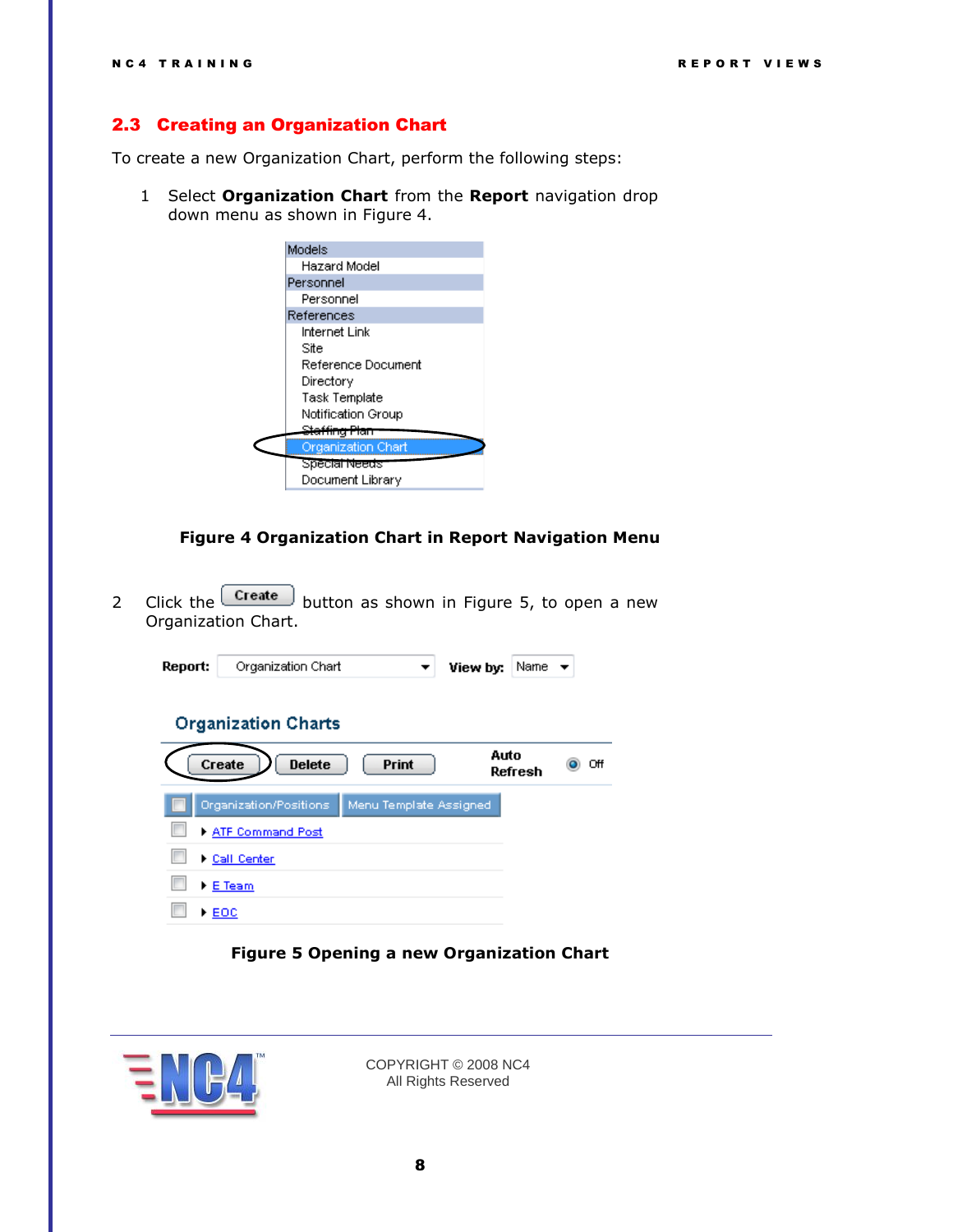3 In the **Organization Information** section of the new **Organization Chart** form, key in an **Organization Name** and any appropriate **Contact Info** or **Comments** in the fields provided, as shown in [Figure 6.](#page-8-0)

| <b>Organization Chart</b>               | ◎<br>Help<br>Submit<br>Cancel |
|-----------------------------------------|-------------------------------|
| *Red Label: indicates a required field. |                               |
| <b>Basic Info</b>                       |                               |
|                                         |                               |
| ORGANIZATION INFORMATION:               |                               |
| <b>Organization Name:</b>               |                               |
| <b>Contact Info:</b>                    |                               |
|                                         | A<br>Expand<br>$\sim$         |
| <b>Comments:</b>                        |                               |
|                                         | 盀<br>Expand                   |

#### **Figure 6 New Organization Chart**

<span id="page-8-0"></span>4 Click the  $\frac{\text{Submit}}{\text{button}}$  button in the upper right of the form to save the organization information.

The Organization Chart screen now opens in *View* mode with the **Add a Position** button, as shown in [Figure 7.](#page-9-0)

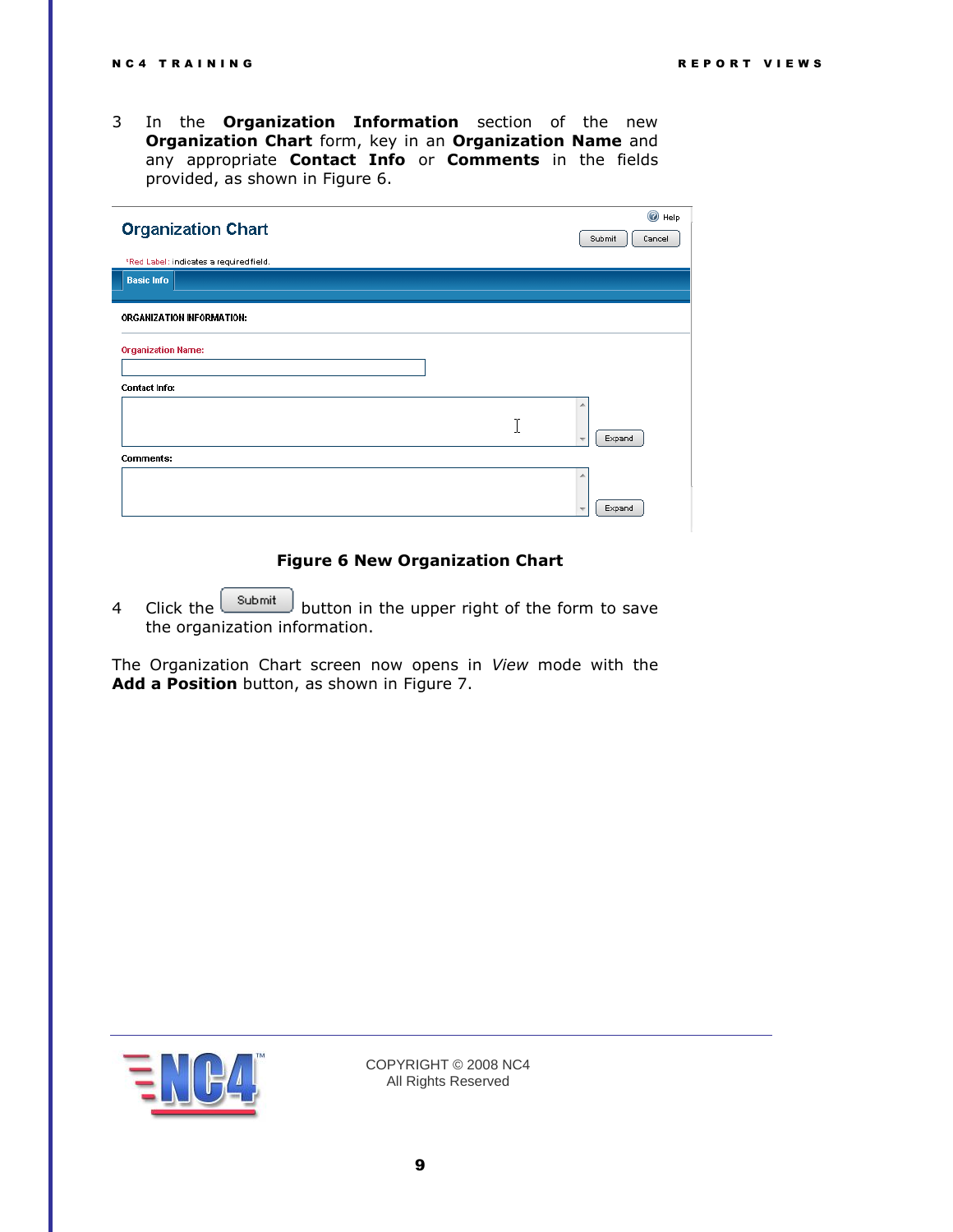| Report:                                              | Organization Chart<br>View by: Name $\rightarrow$                                                                      |
|------------------------------------------------------|------------------------------------------------------------------------------------------------------------------------|
|                                                      | э<br><b>Organization Charts</b><br>Expand All Collapse All                                                             |
|                                                      | Auto<br>This screen last updated<br>(00:00:04:00)<br><b>Delete</b><br><b>Print</b><br>◉ Off<br>Create<br>On<br>Refresh |
|                                                      | Organization/Positions<br>Menu Template Assigned                                                                       |
|                                                      | ATF Command Post                                                                                                       |
|                                                      | Call Center                                                                                                            |
|                                                      | $\mathbf{x}$<br>$\Box$<br>$\Box$<br>eteam: Organization Chart - Windows Internet Explorer                              |
| $\Box$                                               | C http://preview.nc4.us/eteam/report/organizationChart.do?target=read&id=ehk62sql151<br>感                              |
| $\overline{\phantom{a}}$<br>$\overline{\phantom{a}}$ | $\circledcirc$ Help<br><b>Organization Chart</b><br>Update<br>Delete<br>Print<br>Close                                 |
| $\Box$<br>٠                                          | *Red Label: indicates a required field.                                                                                |
| $\Box$<br>▶                                          | <b>Basic Info</b>                                                                                                      |
| $\overline{\phantom{a}}$<br>▶<br>$\Box$<br>٠         | ORGANIZATION INFORMATION:                                                                                              |
|                                                      | <b>Organization Name:</b><br>Call Center                                                                               |
|                                                      | <b>Contact Info:</b>                                                                                                   |
|                                                      | Comments:                                                                                                              |
|                                                      | <b>CURRENT POSITIONS</b>                                                                                               |
|                                                      | Add a Position                                                                                                         |

#### **Figure 7 Organization Chart in View mode**

<span id="page-9-0"></span>

| You will see the | Update | <b>Delete</b> | Print | buttons in |  |
|------------------|--------|---------------|-------|------------|--|
|                  |        |               |       |            |  |

the upper right of the **Organization Chart** form depending on your access level and discretion of the System Administrator. Use the **Update** button to edit or add information to the report, the **Delete** button to delete the report, the **Print** button to print a copy, and the **Close** button to close the report window and return to the summary screen.

 Deleted reports are removed from active lists but are maintained in history.

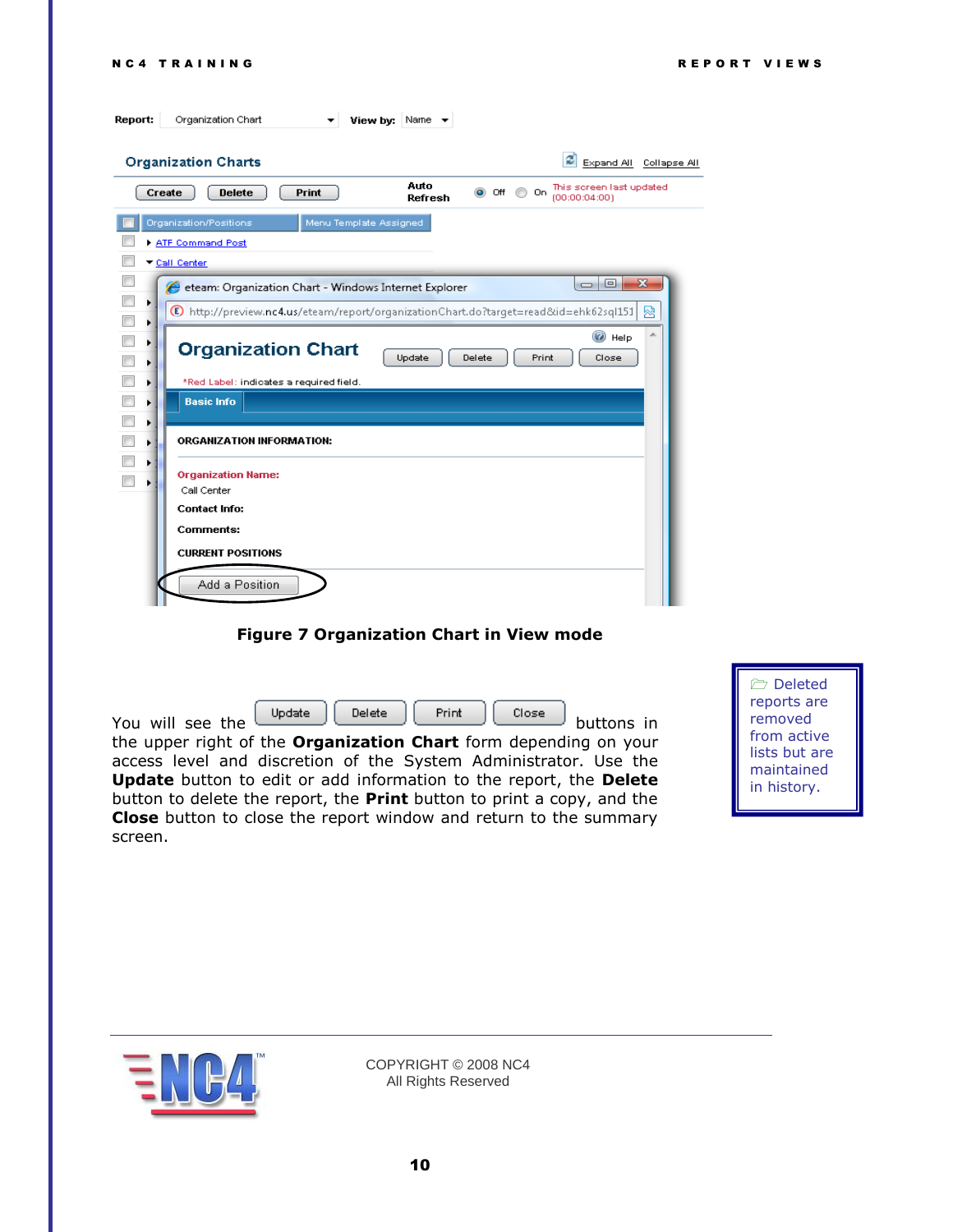#### <span id="page-10-0"></span>2.4 Review Exercise-Organization

In this section of the module, you will follow a step-by-step walk through of creating an Organization. You will become familiar with the details of the Organization form and gain practical experience with the type of information it can contain.

Before you sign on to the application, you will need to know the name of the Organization.

 $\Box$  All class participants should log on to the application and follow along step-by-step with the workbook.

*This exercise allows learners to login and create an Org Chart.* 

In this **Org Chart** form exercise you will login to the system, and navigate to create a new Organization Report.

Remember, all red label fields are required. To complete the **Org Chart** form, please follow the steps below:

- 1. **Login** to the application, your **Personal Profile** form appears.
- 2. Click the **Submit** button in the upper right of the Personal Profile form to access the application.
- 3. Your **Alert Bulletin** (if any Alert Bulletins exist in the system) and **Duties Checklist** appear.
- 4. Read the **Alert Bulletin** to become familiar with the situation awareness.
- 5. Click the **Close** button in the upper right to close the Alert Bulletin.
- 6. Review your **Duties Checklist** to gain a better understanding of the duties assigned to your role for this activity.
- 7. Click the **Cancel** button in the upper right to close the Duties **Checklist** form.
- 8. Go to the **Report Navigation Frame**:
	- a. Select **Organization Chart** from the **Report** navigation drop down menu.
	- b. Click the **Create** button on the Organization Charts summary screen. You are presented with the Organization Chart form.

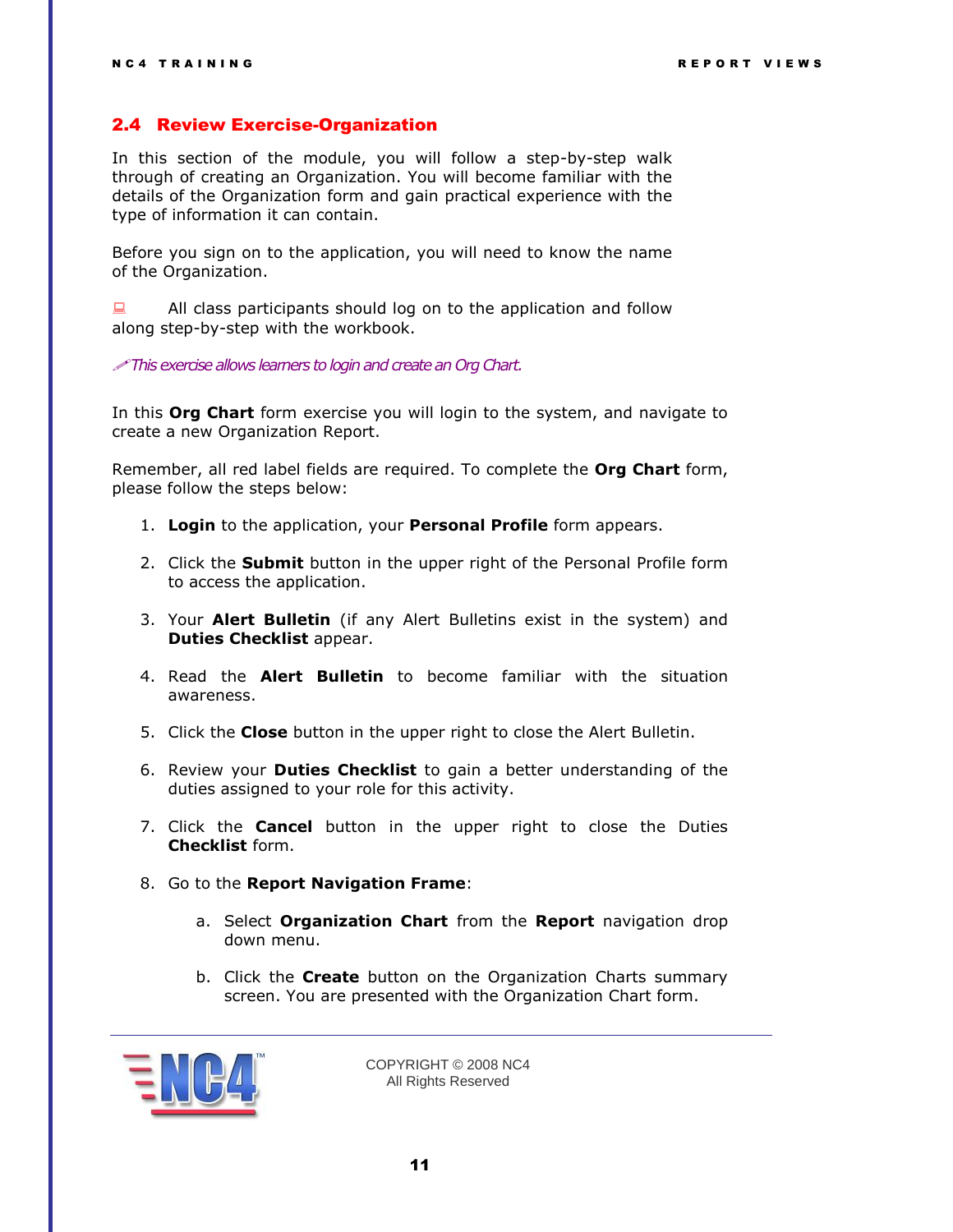- 9. Go to the **Basic Info tab** fields, which is the only tab on this form:
	- **a.** Key in the name of the organization in the **Organization Name** field**.**
- 10. Go to the **Contact Info** field located below the Organization Name section.
	- a. Key in the name, phone number and other pertinent information.

*Remember* that you can click on the **Expand** link to open the **Expanded Text Window** which will allow you to include additional information.

- 11. Go to the **Comments** field and supply additional useful information.
- 12.Click the **Submit** button in the upper right to save the report in the system.
- 13. You will be presented with the new Organization chart in *View* mode.
- 14.Click the **Close** button in the upper right to close the form.

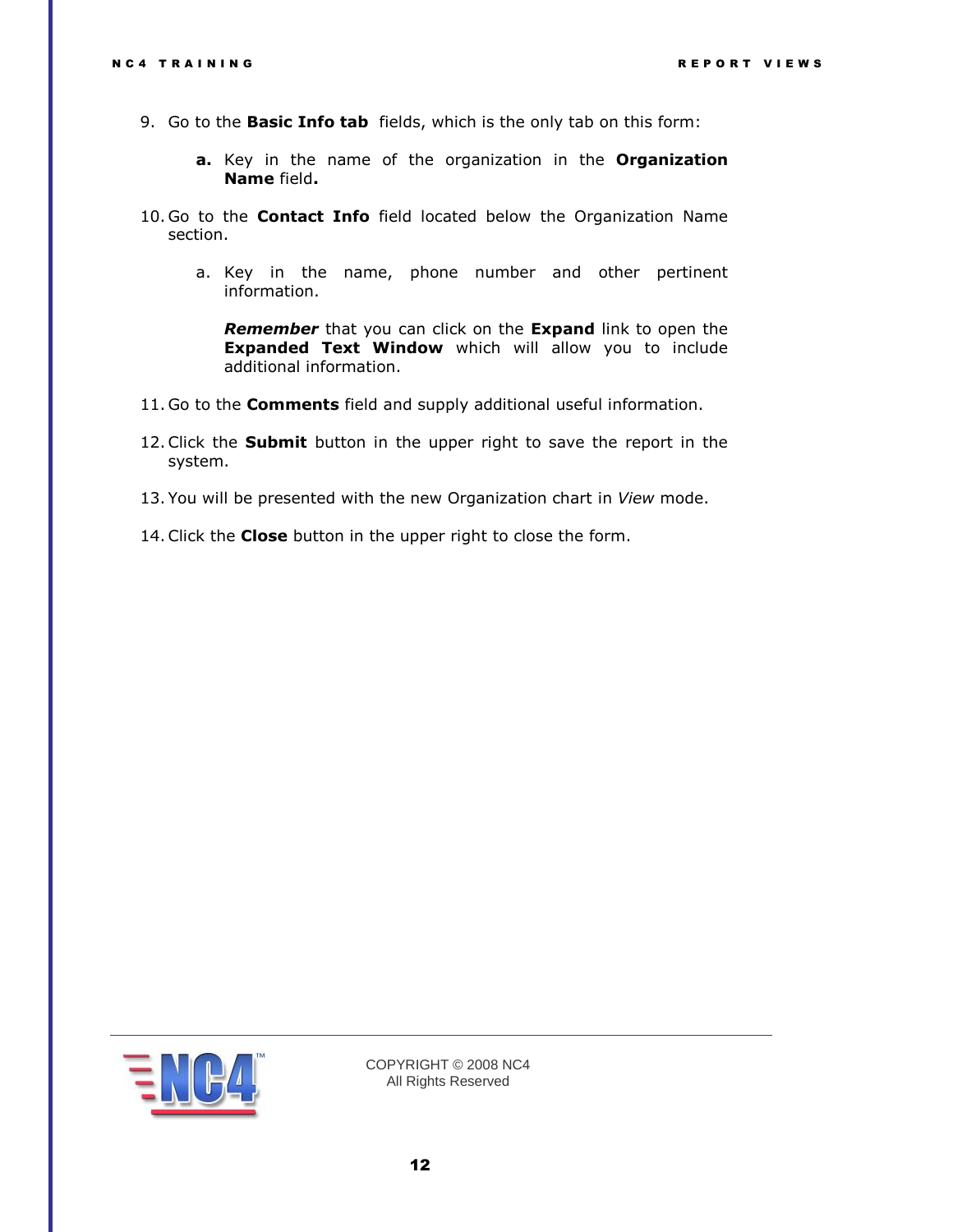### <span id="page-12-0"></span>2.5 Adding a Position to an Organization

A **position** is governed by the **organization** in which it was created. When an **Organization** is selected, the user will be able to *view* or select the positions that are assigned to that organization.

To open an existing Organization Chart, perform the following:

1 Click on or expand an existing **Organization** Name link as shown in [Figure 8.](#page-12-1)

| Organization Chart<br>Report:       | View by: Name $\rightarrow$<br>▼                                                               |                              |
|-------------------------------------|------------------------------------------------------------------------------------------------|------------------------------|
| <b>Organization Charts</b>          | ENC4<br><b>Organization</b><br>ø<br>Expand All Collapse All<br><b>Name link</b>                |                              |
| <b>Delete</b><br>Create             | This screen last updated<br>O Off O On<br>Alerts: 0<br>Priy<br>(00:00:00:18)<br><b>Refresh</b> | <b>Positions</b>             |
| Organization/Positions              | Remove<br>Template Assigned                                                                    | are added to<br>an           |
| ATF Command Post<br>Call Center     | $\mathbf{x}$<br>$\Box$<br>$\Box$<br>eteam: Organization Chart - Windows Internet Explorer      | Organization<br>Chart one at |
| E Team                              | 図<br>http://preview.nc4.us/eteam/report/organizationChart.do?target=read&id=ehk62s             | a time.                      |
| EOC<br>EOC ESE                      | C Help<br><b>Organization Chart</b><br>Update<br>Delete<br>Print<br>Close                      |                              |
| <b>Law Enforcement</b>              | *Red Label: indicates a required field.                                                        |                              |
| Main Org/Position<br>State of Maine | <b>Basic Info</b>                                                                              |                              |
| $F$ Test<br>Firanslink Main HQ      | ORGANIZATION INFORMATION:                                                                      |                              |
| > wpfg                              | <b>Organization Name:</b>                                                                      |                              |
|                                     | Ξ<br>Call Center                                                                               |                              |
|                                     | <b>Contact Info:</b><br>Comments:                                                              |                              |
|                                     |                                                                                                |                              |
|                                     | <b>CURRENT POSITIONS</b>                                                                       |                              |
|                                     | Add a Position                                                                                 |                              |
|                                     | Call Taker                                                                                     |                              |

#### **Figure 8 Open an Existing Organization**

<span id="page-12-1"></span>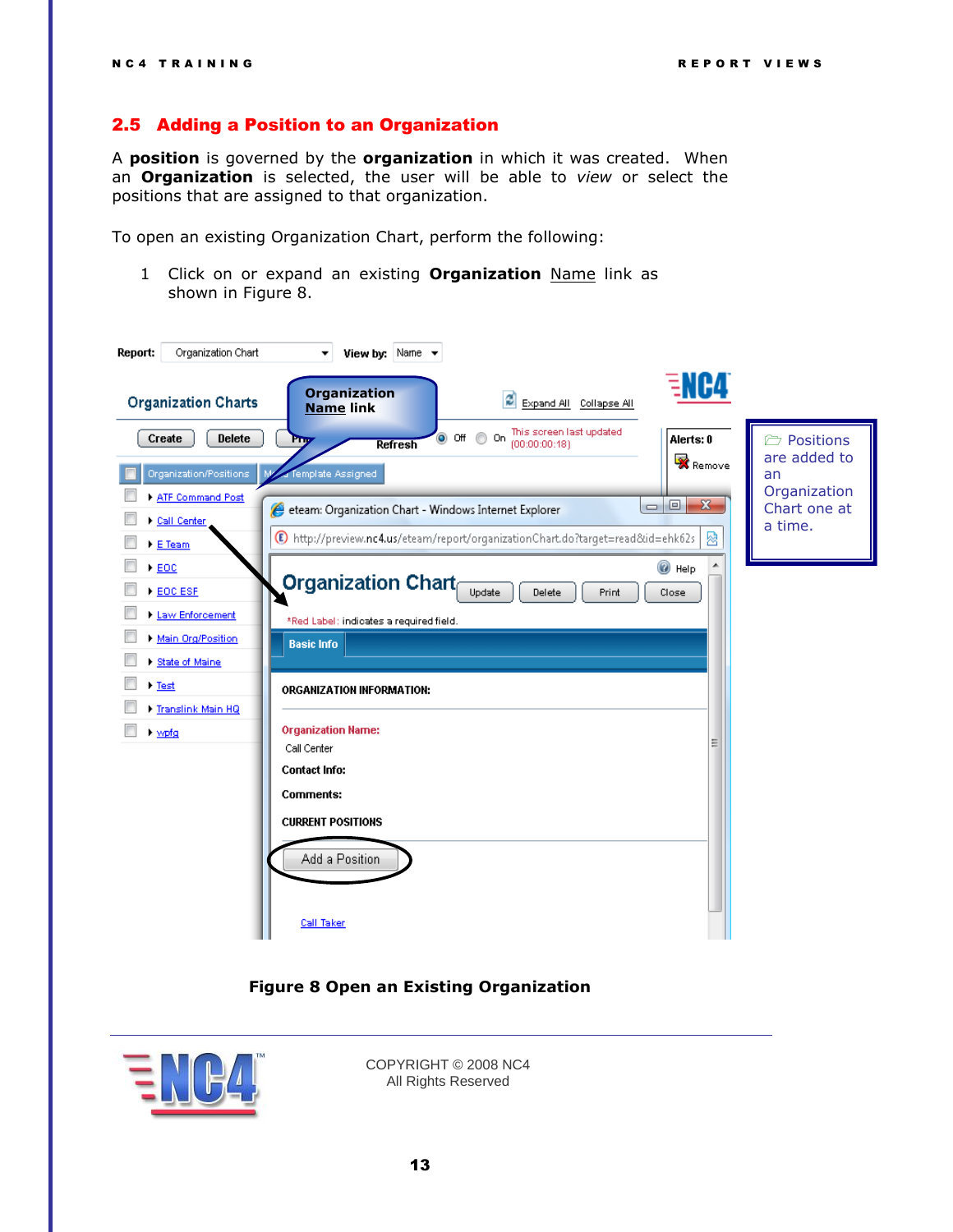2 Click the Add a Position button which will open to the **Organizational Element** window, as shown in [Figure 9.](#page-13-0)

| <b>Organizational Element</b>                                                                                              | Submit | C Help<br>Cancel |
|----------------------------------------------------------------------------------------------------------------------------|--------|------------------|
| *Red Label: indicates a required field.                                                                                    |        |                  |
| <b>Basic Info</b>                                                                                                          |        |                  |
|                                                                                                                            |        |                  |
| <b>MAIN ORGANIZATION:</b>                                                                                                  |        |                  |
| <b>Organization Name</b><br>Organization Name:                                                                             |        |                  |
| Call Center                                                                                                                |        |                  |
|                                                                                                                            |        |                  |
| POSITION INFORMATION:                                                                                                      |        |                  |
|                                                                                                                            |        |                  |
| <b>Position Name:</b>                                                                                                      |        |                  |
|                                                                                                                            |        |                  |
| Menu Template:                                                                                                             |        |                  |
|                                                                                                                            | Select | Clear            |
| <b>Comments/Contact Info:</b>                                                                                              |        |                  |
|                                                                                                                            |        |                  |
|                                                                                                                            | Expand |                  |
| <b>Checklist:</b>                                                                                                          |        |                  |
|                                                                                                                            |        |                  |
|                                                                                                                            |        |                  |
|                                                                                                                            | Expand |                  |
|                                                                                                                            |        |                  |
| Document Created by: content on 09/21/2009 at 11:33 EST<br>Copyright @ 2009 by NC4 Public Sector LLC, All Rights Reserved. |        |                  |

#### **Figure 9 Organizational Element Window**

<span id="page-13-0"></span>You will observe that the Organization Name is grayed in on the **Organization Element** form.

3 Key in a **Position Name** in the Red Labeled field.

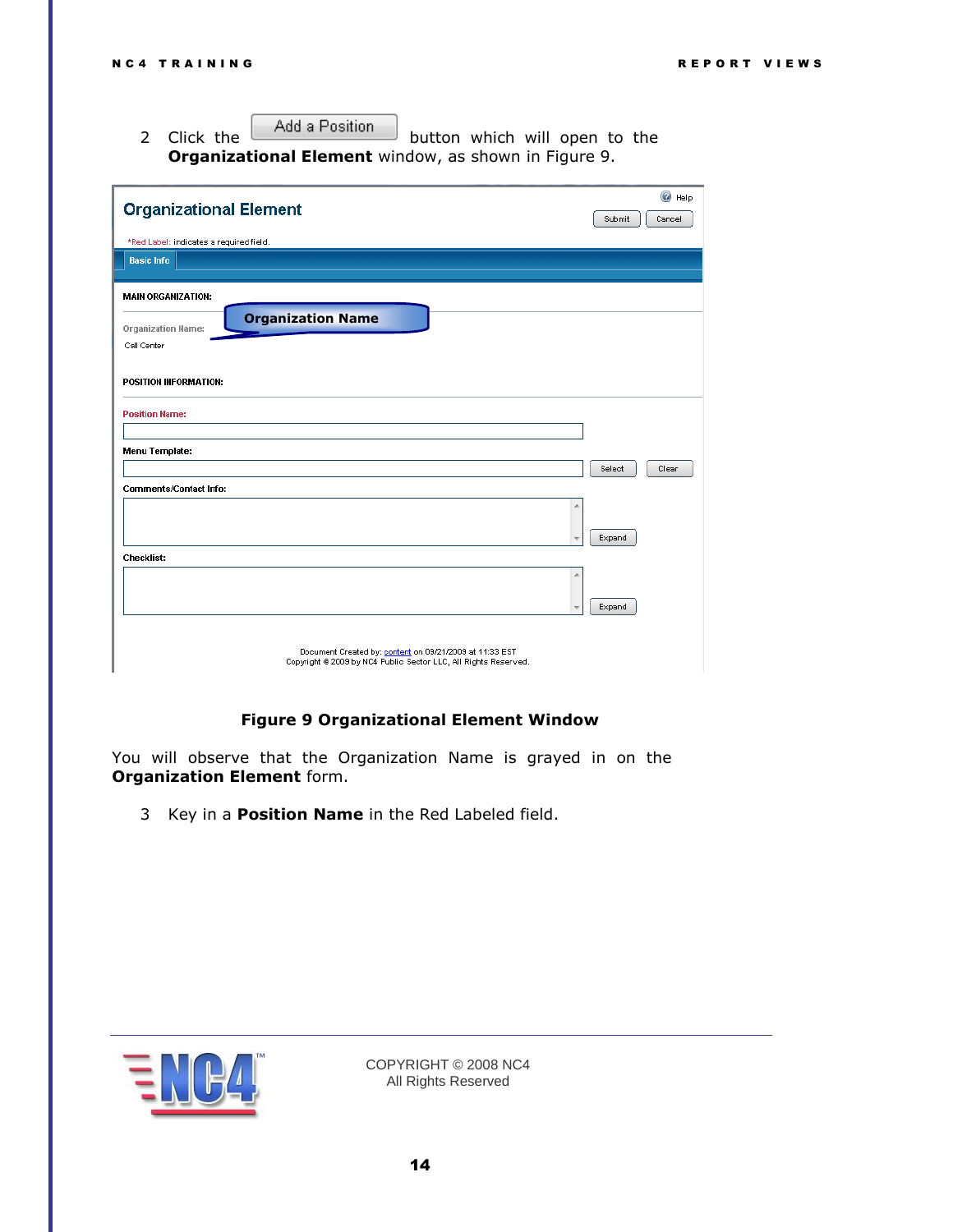Select 4 Select a **Position Menu Template** by clicking the button as shown in [Figure 10.](#page-14-0)

| POSITION INFORMATION:<br><b>Position</b><br><b>Position Name:</b><br><b>Name</b><br>Call Leader |                                                                                                                                                                                                                                                                                                                                                                                                                    |
|-------------------------------------------------------------------------------------------------|--------------------------------------------------------------------------------------------------------------------------------------------------------------------------------------------------------------------------------------------------------------------------------------------------------------------------------------------------------------------------------------------------------------------|
| Menu Template:                                                                                  |                                                                                                                                                                                                                                                                                                                                                                                                                    |
| Short Call Center                                                                               | Select<br>Clear                                                                                                                                                                                                                                                                                                                                                                                                    |
| <b>Position Menu</b><br><b>Template</b>                                                         | $-25$<br>$\Box$<br>E TEAM Select Relevant Event - Windows I<br>http://preview.nc4.us/eteam/common/Common.do?tar  <br>図<br><b>SELECT FROM OPTIONS BELOW</b><br>Name<br>City<br>٠<br><b>DEFAULT ETEAM MENU</b><br>٠<br><b>ESF</b><br>٠<br>LE<br>٠<br>Lockheed<br>٠<br>Maine<br>٠<br>Ops Chief<br>٠<br><b>Short Call Center</b><br>٠<br><b>VEOC</b><br>٠<br><b>WPFG</b><br>٠<br><b>WPFG Call Taker</b><br>٠<br>Cancel |

#### **Figure 10 Position Name and Menu Template**

<span id="page-14-0"></span>The **Position Menu Template** determines the default **Report** navigation drop down menu for individuals with this position selected in their **Personal Profile**. More information about creating and assigning a **Position Menu Template** can be found in Section 3.0.

5 Key in appropriate **Comments/Contact Info** and **Checklist** duties for the position as shown in [Figure 11.](#page-14-1)

| <b>Comments/Contact Info:</b>                   |                          |        |
|-------------------------------------------------|--------------------------|--------|
| Janet Erv, Contact (222)123-4567                |                          |        |
|                                                 | $\overline{\phantom{m}}$ | Expand |
| <b>Checklist:</b>                               |                          |        |
| Coordinates and manages call center operations. |                          |        |
|                                                 | $\overline{\phantom{a}}$ | Expand |

#### **Figure 11 Contact Info and Checklist Fields**

<span id="page-14-1"></span>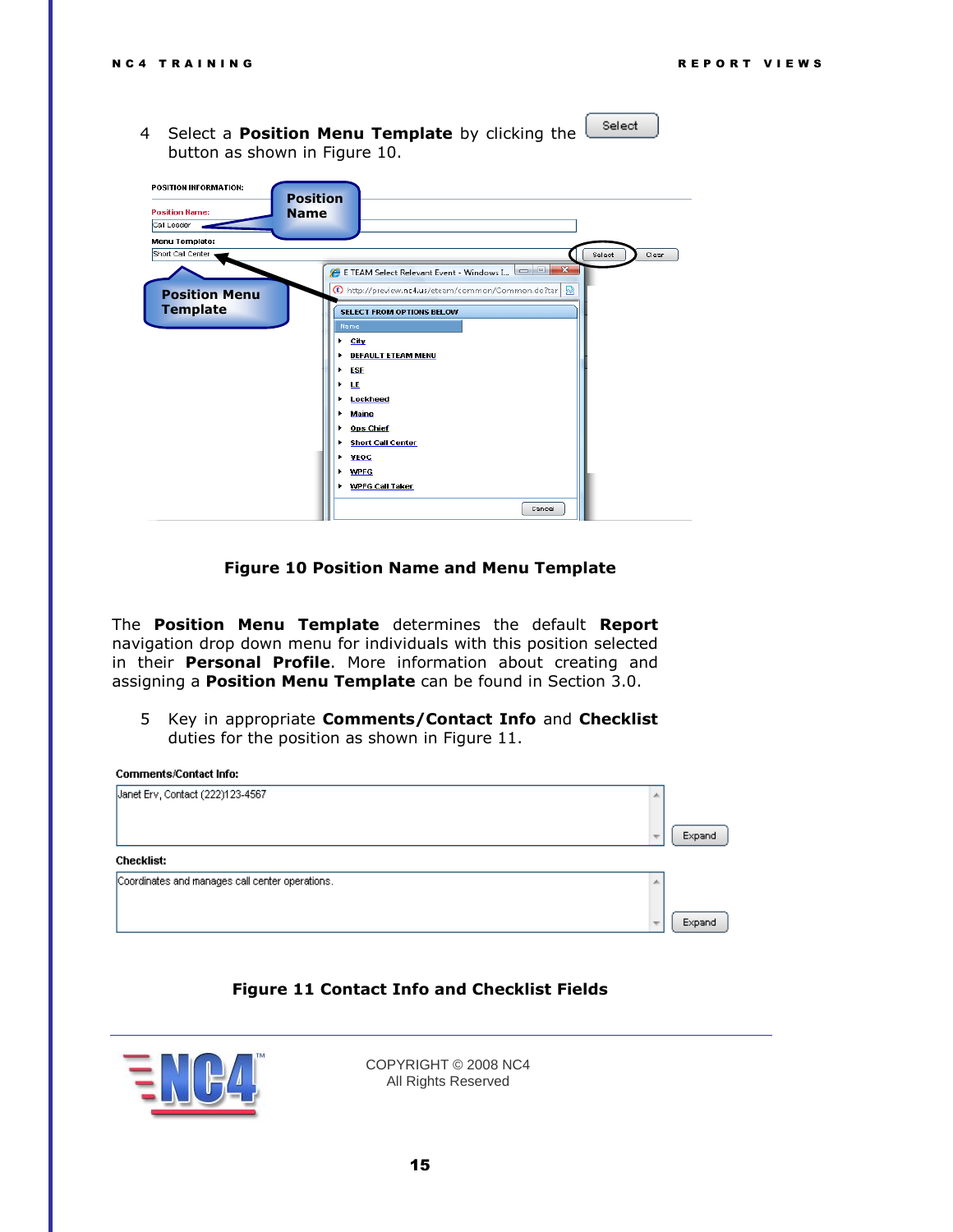The information entered in the Checklist field will populate the **Duties Checklist** dialog box that users may see when they submit their **Personal Profile** in the NC4 application or click the **Checklist** button in the **Top Tools** frame.

6 Click the **Submit** button to save the information for this position.

The **Position** has been added to the **Organization** and the information is displayed in the **Organizational Element** form in *View* mode as shown in [Figure 12.](#page-15-0)

| <b>Organizational Element</b>                                                                 | ◎<br>Help<br>Print<br>Update<br>Delete<br>Close |
|-----------------------------------------------------------------------------------------------|-------------------------------------------------|
| *Red Label: indicates a required field.                                                       |                                                 |
| <b>Basic Info</b>                                                                             |                                                 |
|                                                                                               |                                                 |
| <b>MAIN ORGANIZATION:</b>                                                                     |                                                 |
| <b>Organization Name:</b>                                                                     |                                                 |
| <b>Call Center</b>                                                                            |                                                 |
| <b>POSITION INFORMATION:</b><br><b>Added Position</b><br><b>Position Name:</b><br>Call Leader |                                                 |
| Menu Template:                                                                                |                                                 |
| Short Call Center                                                                             |                                                 |
| <b>Comments/Contact Info:</b>                                                                 |                                                 |
| Janet Erv, Contact (222)123-4567                                                              |                                                 |
| <b>Checklist:</b>                                                                             |                                                 |
| Coordinates and manages call center operations.<br>Add a Position                             |                                                 |

#### **Figure 12 Completed Position form**

<span id="page-15-0"></span>7 To add a **subordinate** position to the position that has been created in the **Position Name** field, click the Add a Position button on the completed **Organizational Element** form and repeat the same process. Click the **Submit** button to save the new position to the system.

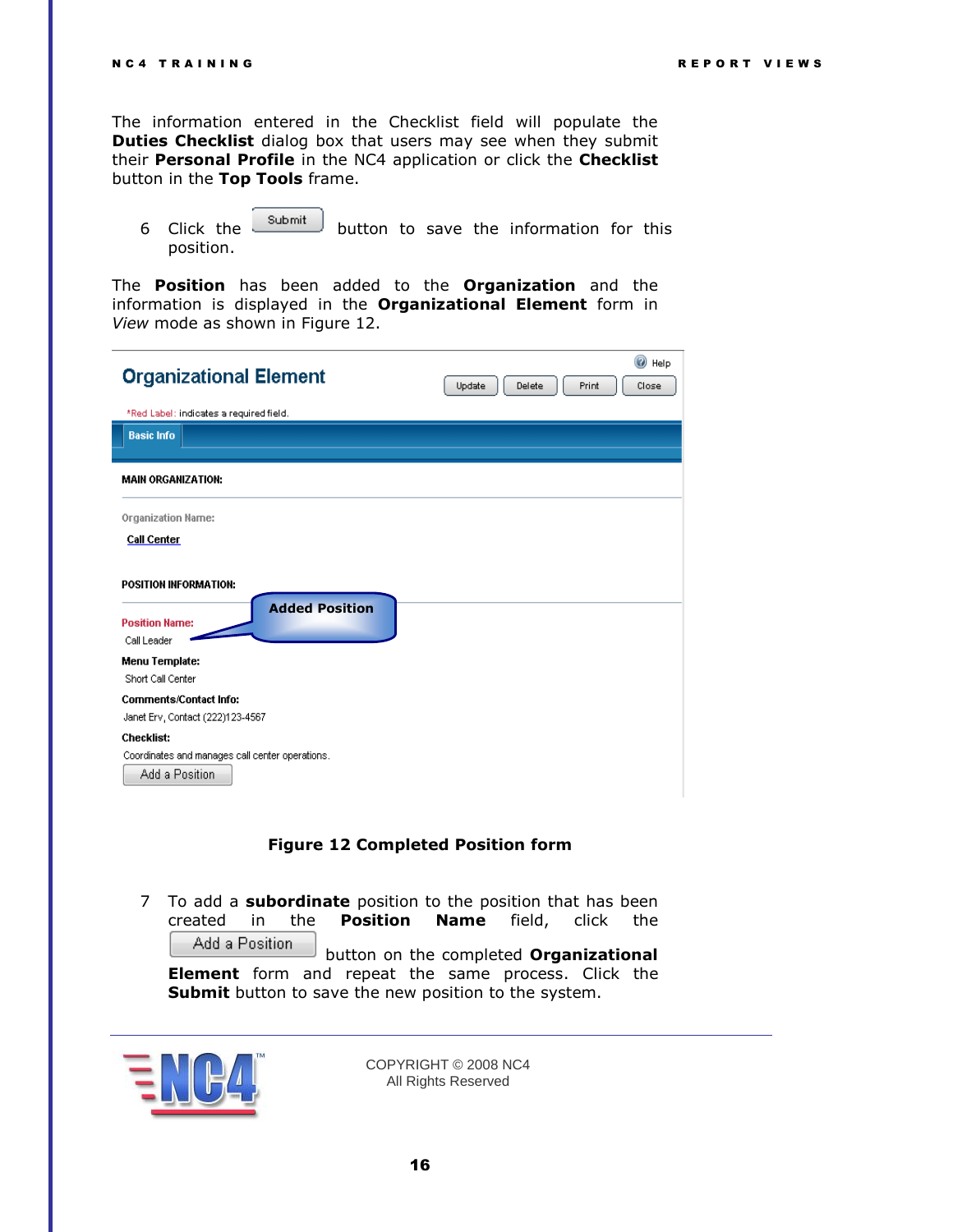Deleted reports are removed from active lists but are maintained in history.

|                  | Update | Delete | Print | Close |            |
|------------------|--------|--------|-------|-------|------------|
| You will see the |        |        |       |       | buttons in |

the upper right of the **Organizational Element** form depending on your access level and discretion of the System Administrator. Use the **Update** button to edit or add information to the report, the **Delete** button to delete the report, the **Print** button to print a copy, and the **Close** button to close the report window and return to the summary screen.

#### <span id="page-16-0"></span>2.5.1 Completed Organization Chart with Positions

A complete **Organization Chart** with a **Menu Template Assigned** may resemble the example shown in [Figure 13.](#page-16-1)

| Report:<br>Organization Chart<br>View by:<br>v | Name $\vee$            |
|------------------------------------------------|------------------------|
| <b>Organization Charts</b>                     |                        |
| Delete<br><b>Print</b><br>Create               |                        |
| Organization/Positions                         | Menu Template Assigned |
| American Red Cross                             |                        |
| Chapter Director                               | 06 Mass Care           |
| Disaster Services Director                     | 06 Mass Care           |
| Mass Care Officer                              | 06 Mass Care           |
| $E$ Team                                       |                        |
| $\star$ EOC                                    |                        |
| 01-Director                                    |                        |
| 102-Command Staff                              |                        |
| 03-Senior Emergency Management Coordinator     |                        |
| 14-Operations Section                          |                        |
| 15-Logistice Section                           |                        |
| 16-Planning and Intel                          |                        |
| 17-Finance and Administration Section          |                        |
| $\triangleright$ 09-Liasions                   |                        |
|                                                |                        |

#### **Figure 13 Completed Organization Chart with Positions**

<span id="page-16-1"></span>Organization Charts can be created and updated at any time.

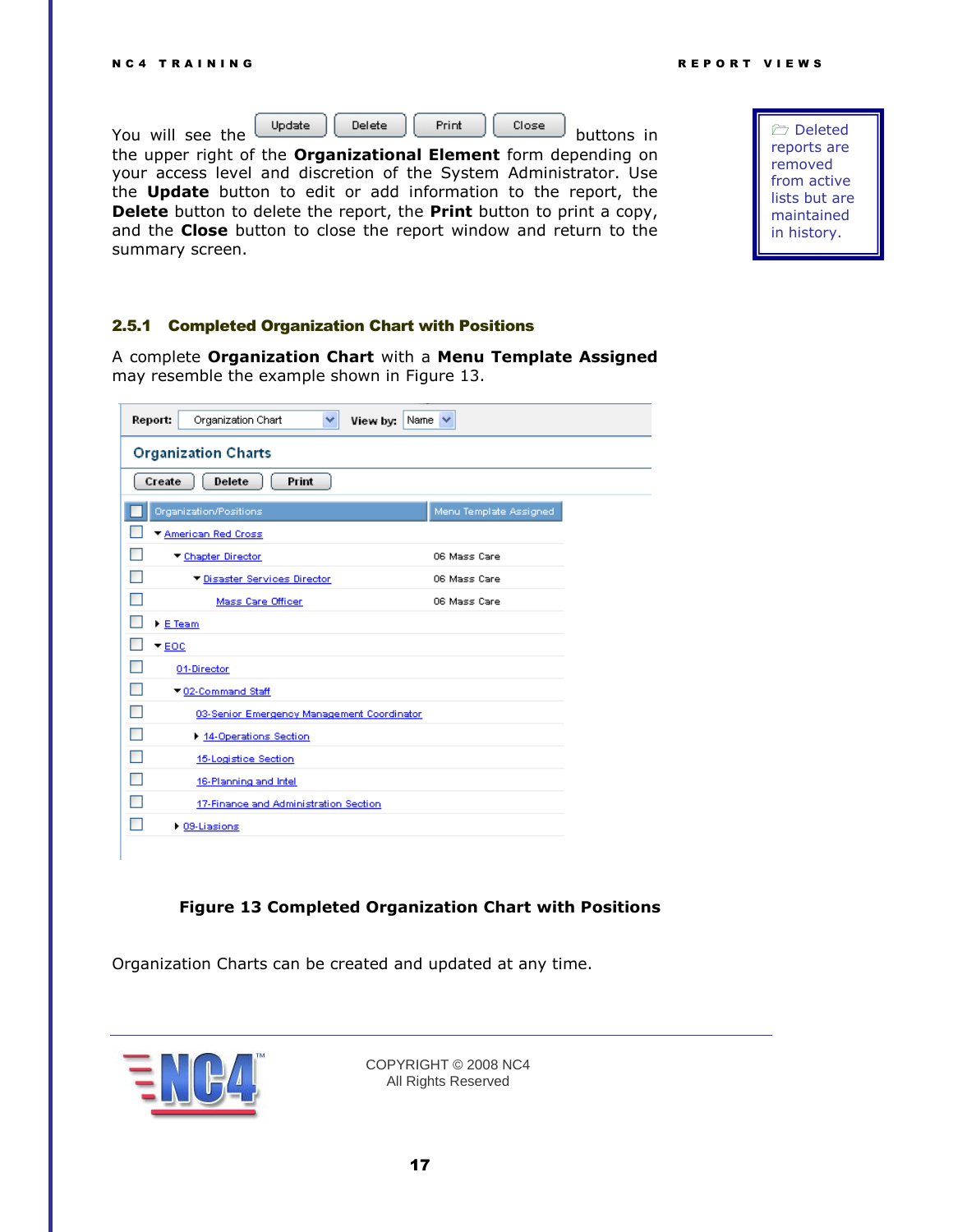#### <span id="page-17-0"></span>2.6 Review Exercise- Adding a Position

In this section of the module, you will follow a step-by-step walk through of adding a position. You will become familiar with the details of the Organization form and gain practical experience with the type of information it can contain.

Before you sign on to the application, you will need to know the **name** of the **Organization**, and the **positions** in the organization.

 $\Box$  All class participants should log on to the application and follow along step-by-step with the workbook.

*This exercise allows learners to login and Add a Position to an Organization Chart.* 

In this **Organization Chart-Add a Position** exercise you will access the **Add a Position** button to add positions to an existing **Organization Chart**.

Remember, all red label fields are required. To **Add a Position**, please follow the steps below:

- 1. Select **Organization Chart** from the **Report** navigation drop down menu.
- 2. Click the Name link of the Organization.
	- a. Click the **Add a Position** button in the **Current Positions** section.
- 3. Key in the **Position Name**.
- 4. Go to the **Comments/Contact Info** field and key in pertinent information.

*Remember* that you can click the **Expand** link to open the **Expanded Text Window** which will allow you to include additional information.

- 5. Go to the **Checklist** section.
	- a. Key in four duties that the position is required to perform.
- 6. Click the **Submit** button in the upper right to save the report in the system.

Repeat the process by clicking the original organization chart to add more positions to the organization chart at this level.

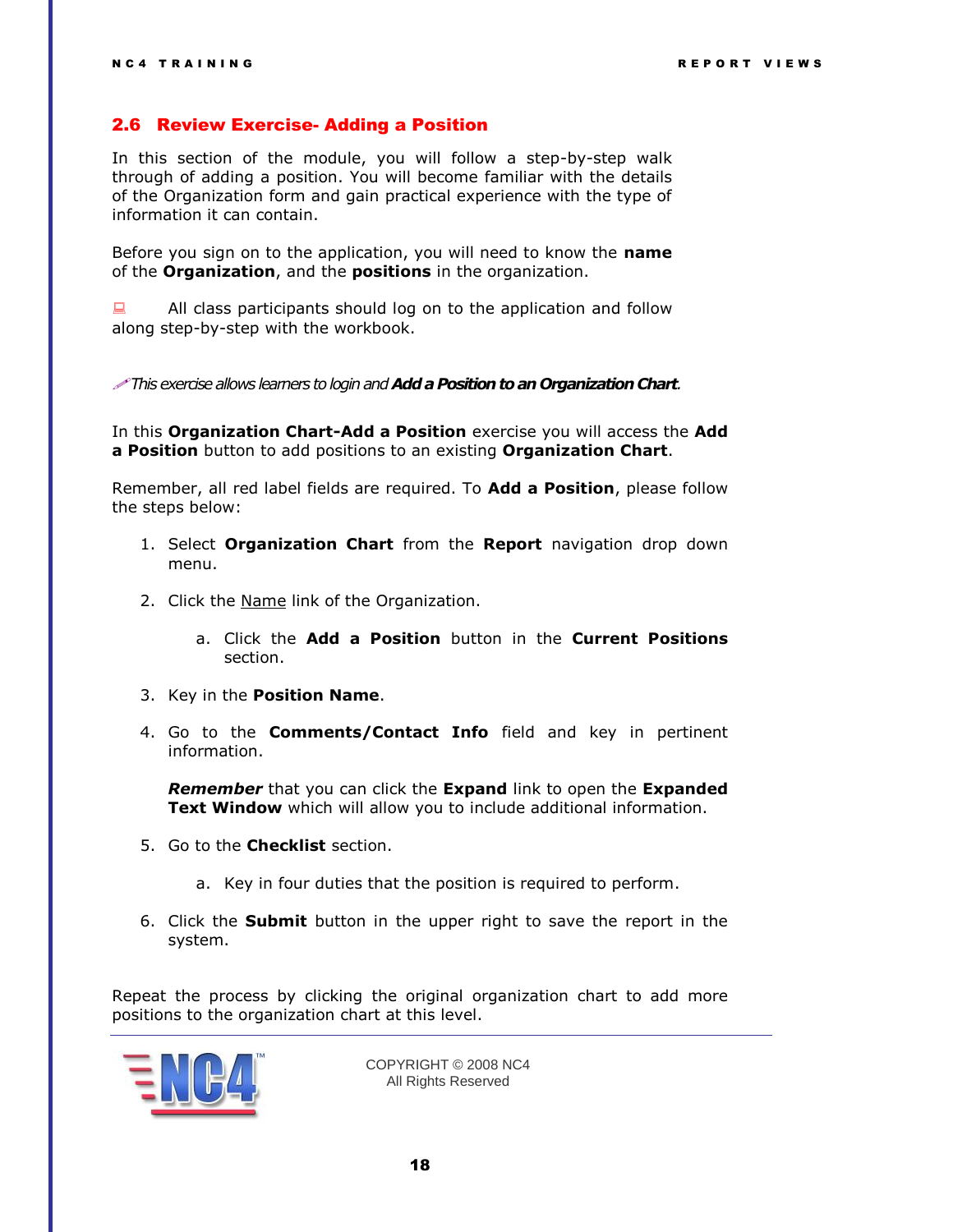### <span id="page-18-0"></span>3 Data Dictionary-Position Template

The NC4 application has the ability to create any number of customized menus that can be assigned to any position/user within any organization created within your system. This feature enables the user/system administrator/jurisdiction to define, modify and control which forms/reports are assigned to or displayed for which position(s).

It is a valuable tool because it enables a menu list to be tailored specifically to a user/position; it enables the system to display the menu that contains only those forms/reports in the **Navigation** frame that the user will access. The users will not have any extraneous options around which to navigate.

#### <span id="page-18-1"></span>3.1 What is a Position Template?

The Position-Based Menus are lists of the forms/reports associated with a given position/user. They are created using the **Position Template** in Data Dictionary. With the **Position Template**, you determine the content of the menu list to be provided in the report navigation frame based on the position of the user.

The system administrator has the ability to customize both the **Full Menu** and the **Position Menu** to best meet the needs of the organization, position, and situation. The menus only display those reports and views available based on that position's level of access. At login, the system displays the position menu assigned to the user or, if no menu assignment has been made, the default menu and view as defined by your system administrator displays.

A **Position Menu** is a way of ensuring that precious processing time is not wasted accommodating menu choices that will not be used by the particular individual/office/agency/jurisdiction.

**Position Menus** consist of two steps. The first step is **"creating"** the menu template, the second is **"assigning or associating"** the menu template to a position within an organization. The **Position Template** can be assigned to more than one organization or position.

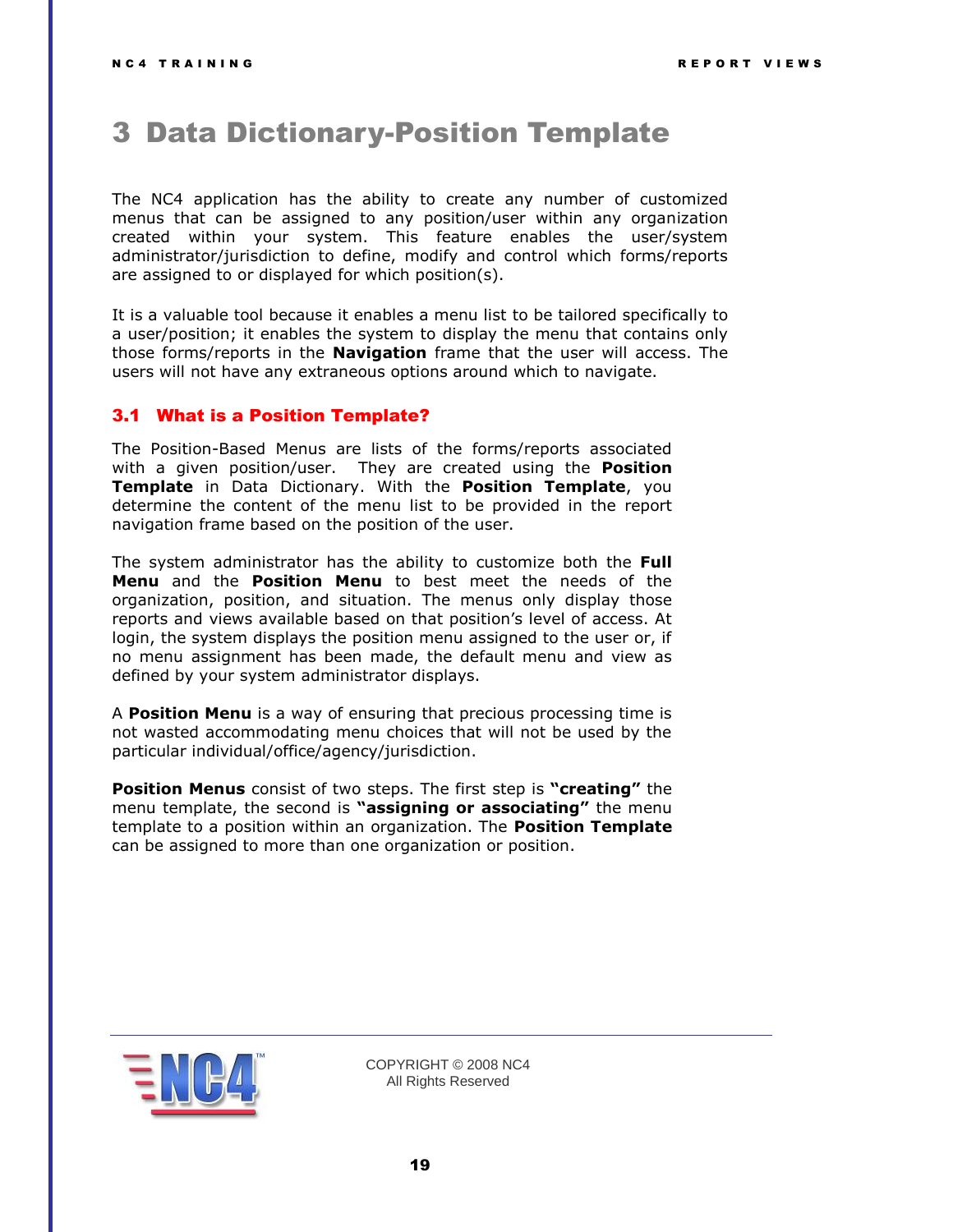#### <span id="page-19-0"></span>3.2 Viewing & Updating Position Based Menus

This section of the module provides an overview of **Position Based Menus** and the **Position Template** used to create the **Position Based Menus**. You will become familiar with the layout of the **Position Template** and understand the type of information that it can contain.

To *View* existing **Position Based Menus** select **Position Template** from the **Report** navigation drop down menu, as shown in [Figure 14.](#page-19-1)



**Data** Dictionary is the top-level report strcture for Position Template.

<span id="page-19-1"></span>

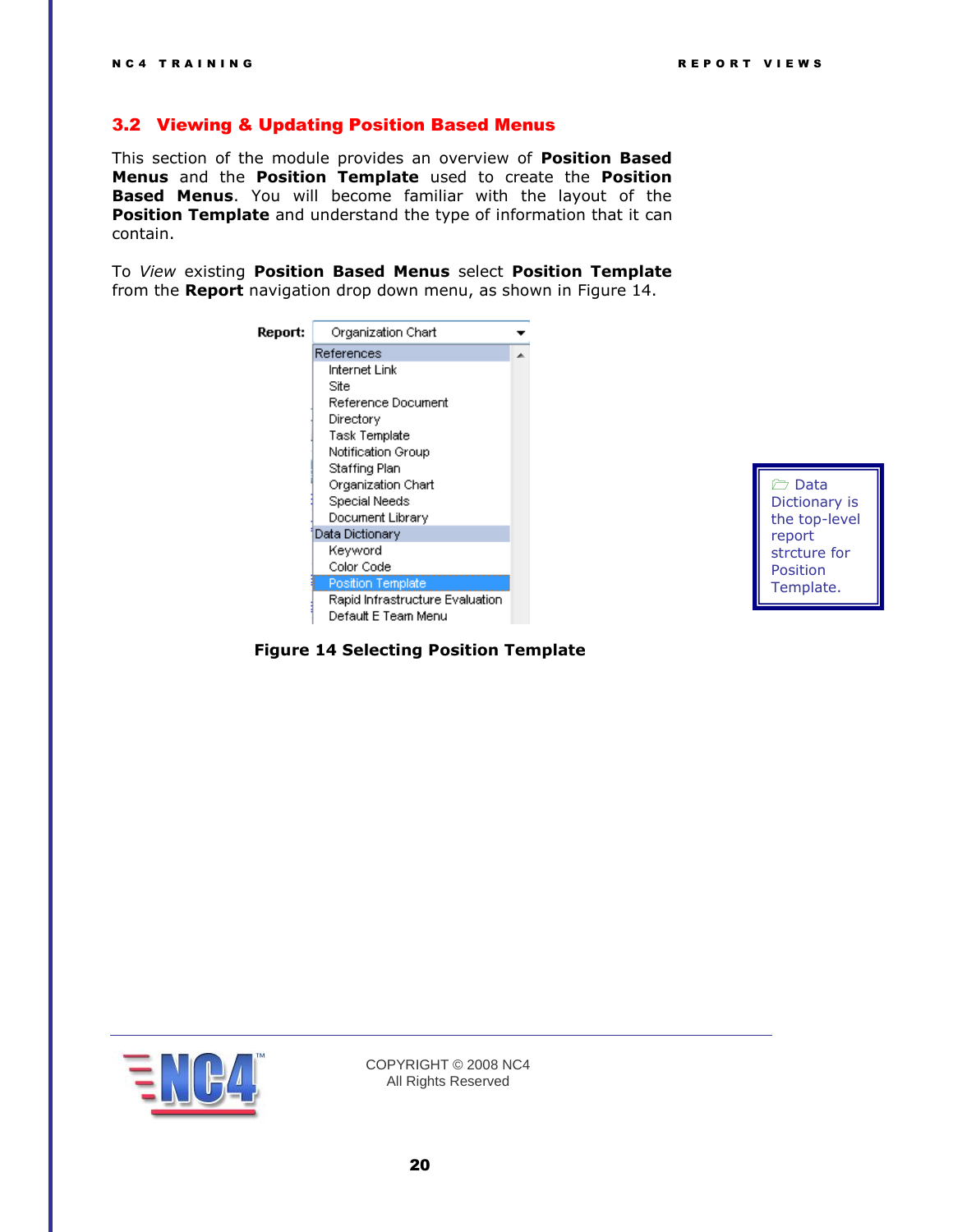**Position Templates** can be viewed by **Name, Assignments**, or **History,** as shown in [Figure 15.](#page-20-0)

| Report: | Position Template                |                               | View by: | Name                   |     |
|---------|----------------------------------|-------------------------------|----------|------------------------|-----|
|         |                                  |                               |          | iName                  |     |
|         | <b>Position Template by Name</b> |                               |          | Assignments<br>History |     |
|         | Create                           | <b>Delete</b><br><b>Print</b> |          | Auto<br>Refresh        | Off |
|         | Name                             | <b>Last Updated</b>           |          |                        |     |
|         | City                             | 06/25/2008 at 04:53 EST       |          |                        |     |
|         | ESF                              | 06/25/2008 at 04:56 EST       |          |                        |     |
|         | LE                               | 07/22/2009 at 08:52 EST       |          |                        |     |
|         | Lockheed                         | 10/01/2009 at 16:04 EST       |          |                        |     |

**Figure 15 Position Template Viewed by Name**

<span id="page-20-0"></span>Remember, when you are assigned a **Position Template**, your **Report** navigation drop down menu is based on your position. Once you log in and submit your Personal Profile your position is included (established) in your **Personal Profile**. The position indicated in your **Personal Profile** is established in the **Organization Chart** and accesses the associated **Position Based Menu** that was created by using the **Position Template**. What is included in the **Position Template** determines what appears in the **Report** navigation drop down menu when a user submits his or her profile.

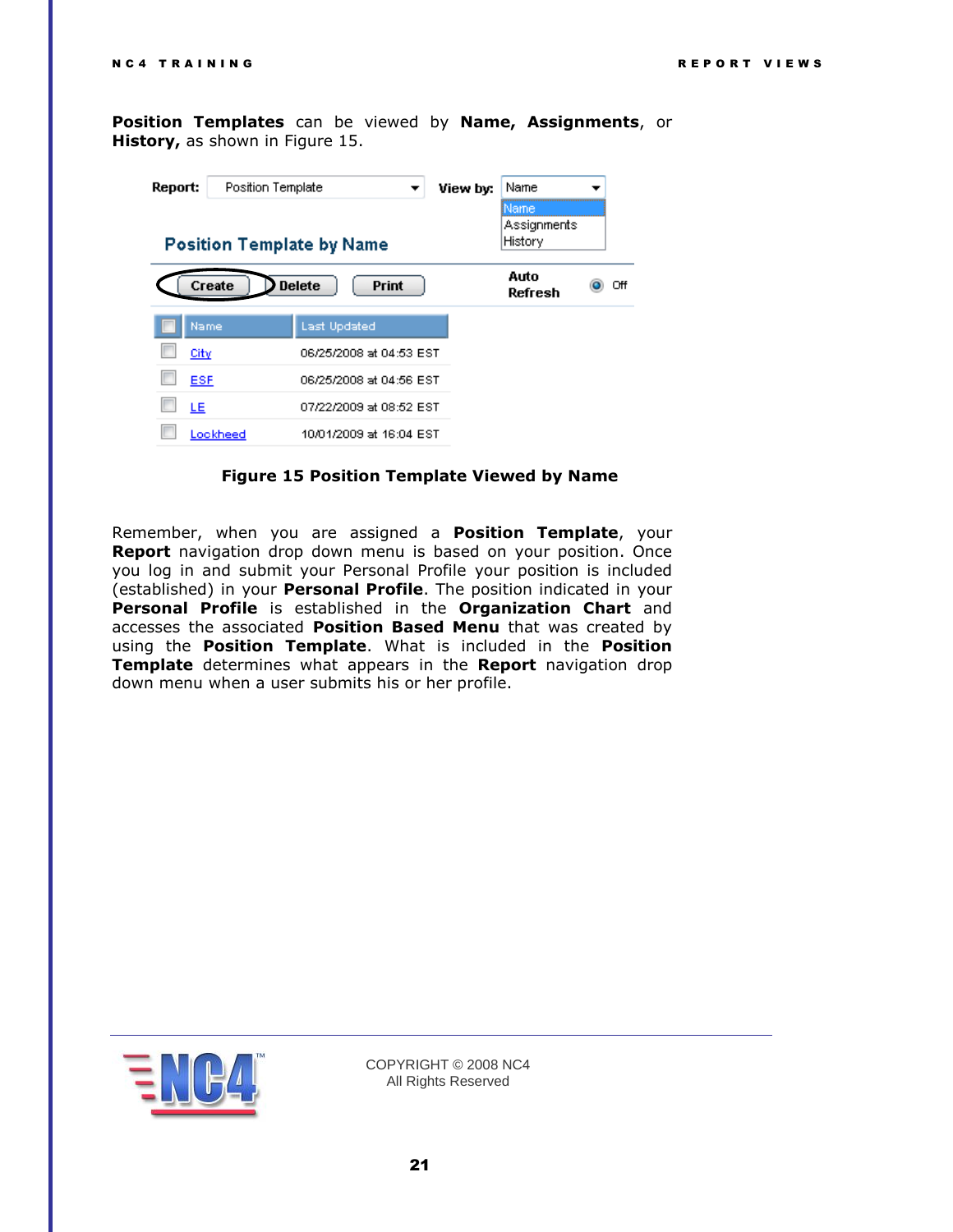[Figure 16](#page-21-0) shows two different **Position Based Menus**. Note the differences between the available **Report** navigation drop down menu items.



**Figure 16 Two Different Position Based Menus**

<span id="page-21-0"></span>This view gives you a snapshot of the **Report** navigation drop down menu differences between positions within a jurisdiction.

To change which **Position Based Menu** is displayed in your **Report**  navigation drop down menu, the position indicated in your **Personal Profile** needs to be changed.

Changing the content of an existing **Position Based Menu** is similar to creating a new **Position Based Menu**, which is described later in this module. First access the associated **Position Template** from the **Report** summary screen, click the **Update** button and update it to make the changes required, and click the **Submit** button to complete the update.

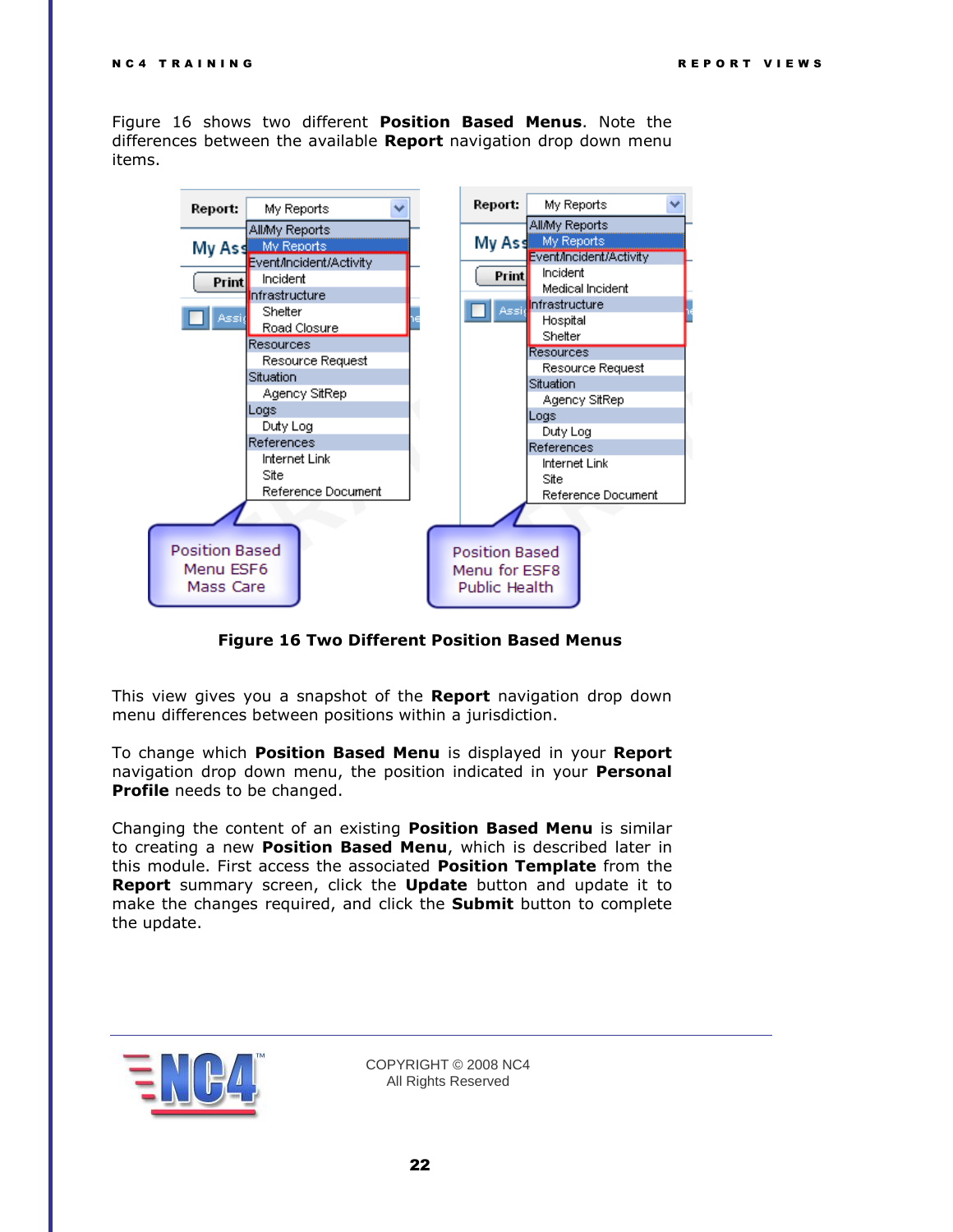Updates made to a **Position Template** take effect immediately. However, a logged on user will not see the changes until they:

- Refresh the browser window, or
- Login to the system again.

Users who change his or her position on the **Personal Profile** form during a session will see the **Report** navigation drop down menu associated with the new position after submitting his or her updated Personal Profile.

Users may also have the ability to toggle between his or her **Position Menu** and the **Full Menu** by clicking the radio button in the **top navigation frame** as shown in [Figure 17.](#page-22-0) This option must be enabled within **Position Menu, View Options** tab. Also it is covered in section 3.3.2.1 of this module.

**The Full** Menu contains all forms and reports available for the user's access level.

| Report:<br>- Call Center<br>View by:<br>▼                               | Status $\blacktriangleright$<br>O Position Menu<br><b>Full Menu</b>                   |
|-------------------------------------------------------------------------|---------------------------------------------------------------------------------------|
| <b>Call Center by Status</b><br>Create<br><b>Delete</b><br><b>Print</b> | <b>Click Full Menu</b><br>to return to<br>your full report<br>Auto Refresh<br>access. |
| <b>Priority</b><br>Nature of Emergency<br>Status $\bullet$              | Call No.<br>Taken By<br>Date $\Rightarrow$                                            |
| $\blacktriangleright$ Waiting for Dispatch                              |                                                                                       |
| $\blacktriangleright$ Dispatched - Waiting for resolution               |                                                                                       |
| $R$ In Process                                                          |                                                                                       |
| Operations Desk                                                         |                                                                                       |

#### <span id="page-22-0"></span>**Figure 17 Position and Full Menu Buttons**

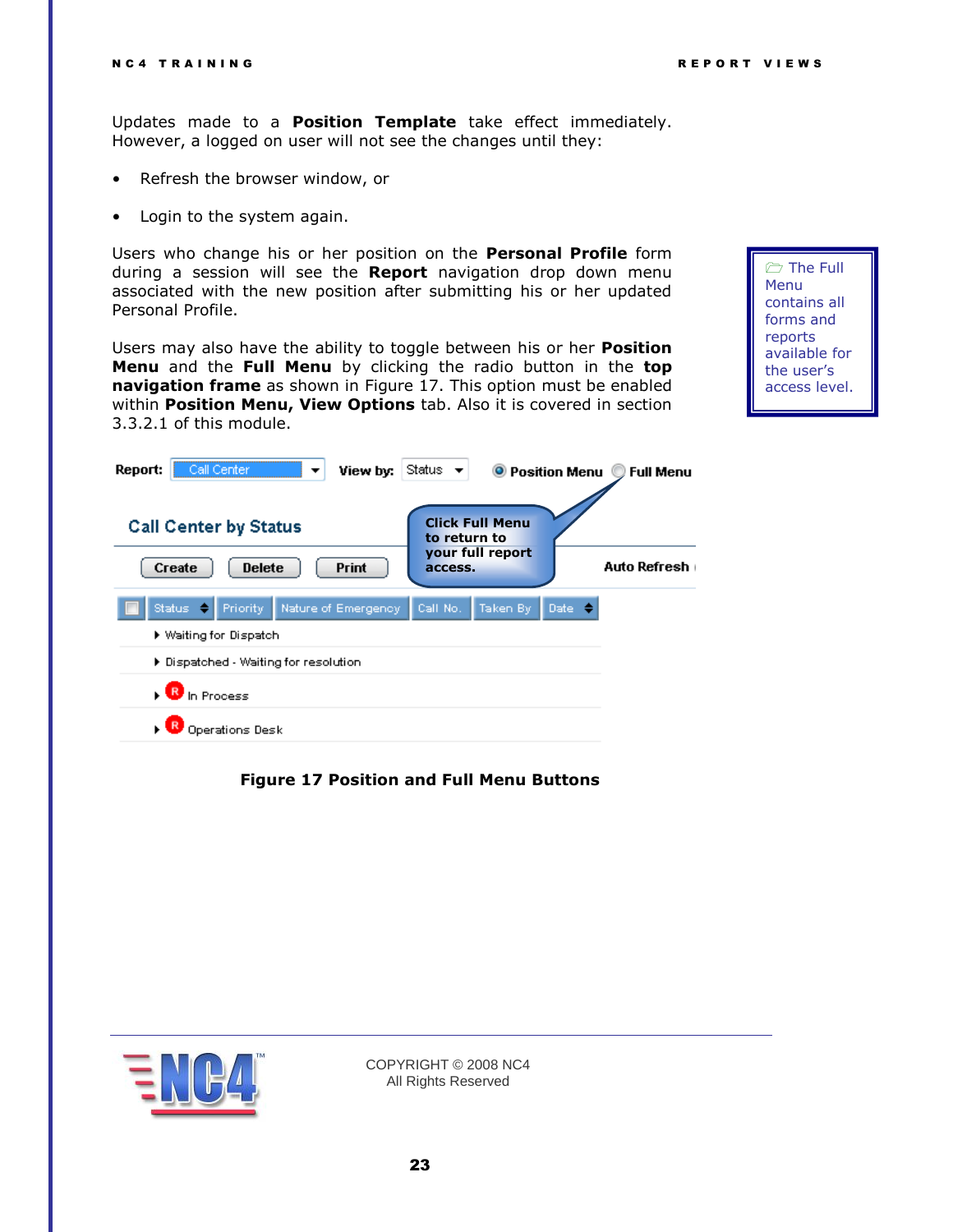#### <span id="page-23-0"></span>3.3 Creating a Position Template

This section of the module will assist you in creating a Position Menu Template. You will become familiar with the layout of the template and understand the type of information that it can contain.

To create a new Position Template, perform the following steps:

- 1 Select **Position Template** from the **Report** navigation drop down menu.
- 2 Click the **Create** button on the Position Template summary screen as shown in [Figure 18.](#page-23-1)

| Position Template<br>Report:     | View by:<br>▼                                      | Name<br>▼                                                                                  |                                          |
|----------------------------------|----------------------------------------------------|--------------------------------------------------------------------------------------------|------------------------------------------|
| <b>Position Template by Name</b> |                                                    | ø<br>Collapse All<br>Expand All                                                            |                                          |
| Create                           | <b>Delete</b><br><b>Print</b>                      | Auto<br>This screen last updated<br>$\odot$ off $\odot$<br>On.<br>(00:00:00:25)<br>Refresh | Data<br>$\rightarrow$                    |
| Name<br>City                     | <b>Last Updated</b><br>06/25/2008 at 04:53 EST     |                                                                                            | Dictionary is<br>the top-level<br>report |
| <b>ESF</b>                       | 06/25/2008 at 04:56 EST                            |                                                                                            | structure for<br>Position                |
| LE<br>Lookheed                   | 07/22/2009 at 08:52 EST<br>10/01/2009 at 16:04 EST |                                                                                            | Template.                                |

#### **Figure 18 Creating a Position Template**

<span id="page-23-1"></span>This will open a new Position Template as shown in [Figure 19.](#page-23-2)

|                                          | ☑<br>Help        |
|------------------------------------------|------------------|
| <b>Position Template</b>                 | Cancel<br>Submit |
| *Red Label: indicates a required field.  |                  |
| <b>Basic Info</b><br><b>View Options</b> |                  |
|                                          |                  |
| <b>ENTER TEMPLATE INFORMATION</b>        |                  |
| *Template Name                           |                  |
|                                          |                  |
| Description                              |                  |
|                                          |                  |
|                                          |                  |
|                                          |                  |

#### **Figure 19 New Position Template form**

<span id="page-23-2"></span>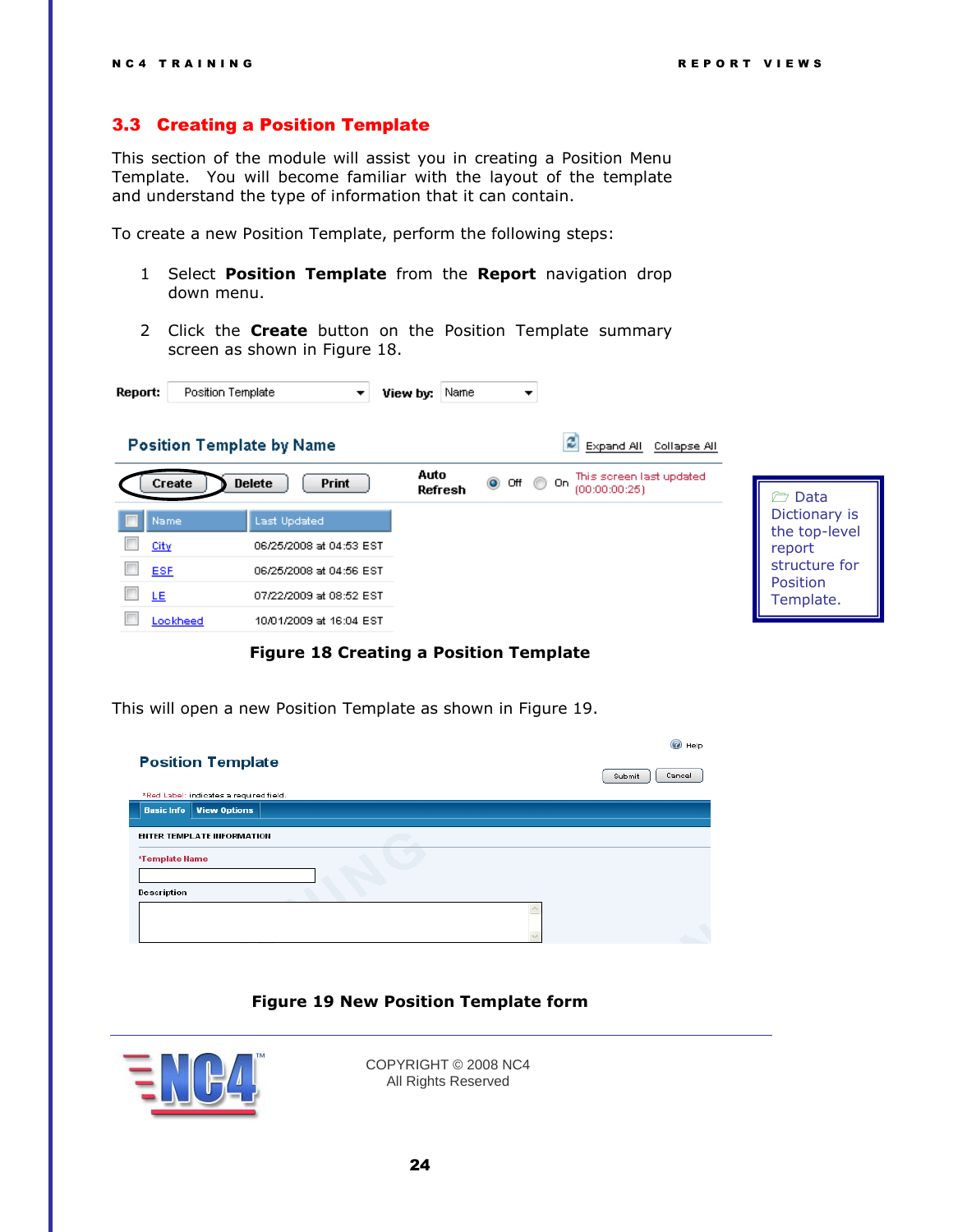Note that when the **Position Template** form opens, there are two tabs, the **Basic Info** tab displays as the default and the **View Options** is the second tab. We will summarize the tabs used in this form.

#### <span id="page-24-0"></span>3.3.1 Basic Info

As shown in [Figure 19,](#page-23-2) the **Position Template** form contains the following **Basic Info** section fields that identify the template:

- Template Name
- Description

#### <span id="page-24-1"></span>**3 . 3 . 1 . 1 T E M P L A T E N A M E**

Key the name of the template into the **Template Name** field as shown in [Figure 20.](#page-24-3) It is suggested that the name be analogous to the position which the template applies. This is a required field.

#### \*Template Name:

**Figure 20 Template Name Field**



#### <span id="page-24-3"></span><span id="page-24-2"></span>**3 . 3 . 1 . 2 D E S C R I P T I O N**

Key a description of the template into the **Description** field as shown in [Figure 21](#page-24-4).

**Description:** 





<span id="page-24-4"></span>Proceed to the **View Options** tab.

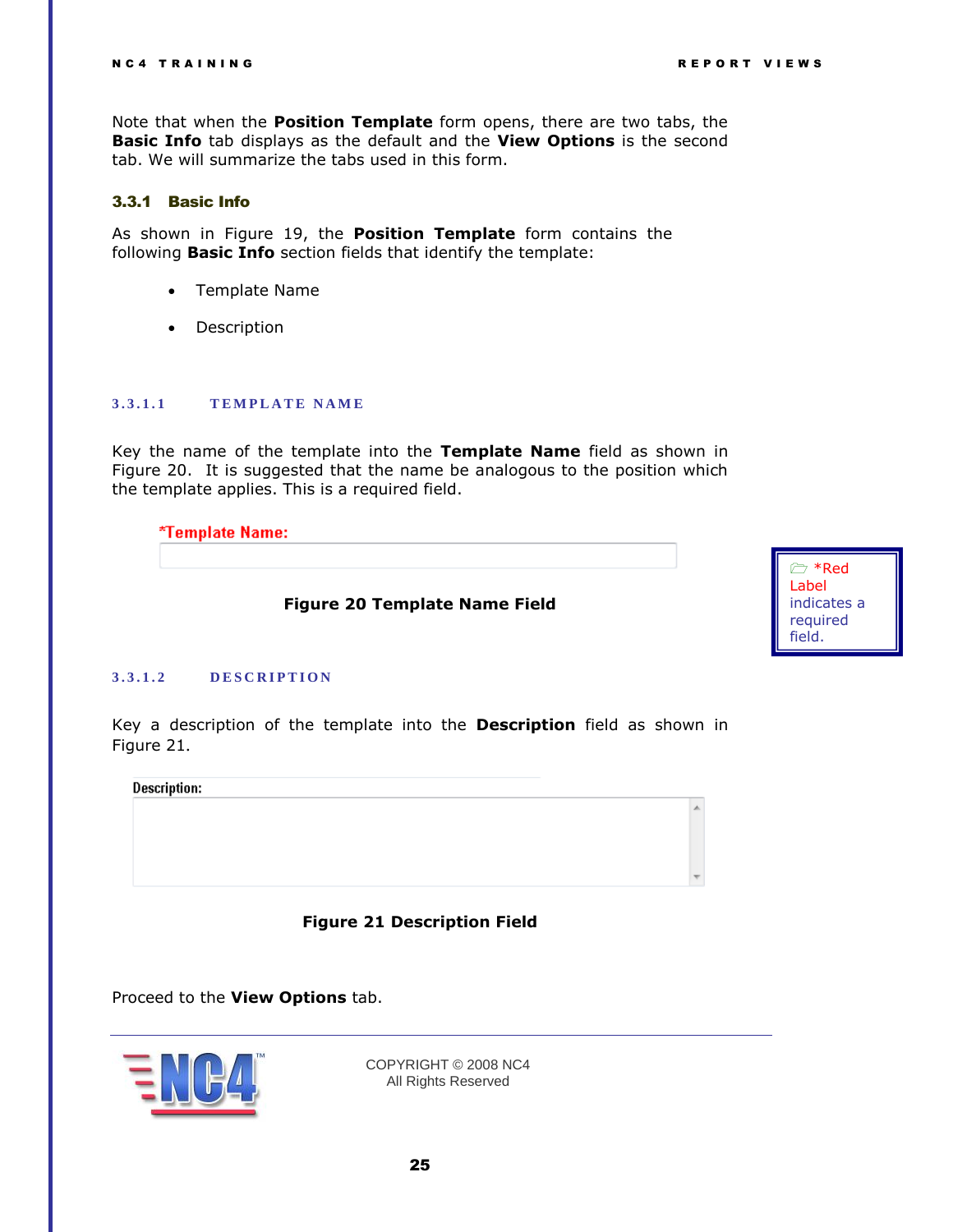#### <span id="page-25-0"></span>3.3.2 View Options

The **View Options** tab shown in [Figure 22](#page-25-1) contains two options with distinct functionality.

| <b>Position Template</b>                          |                                                                                                                                                       |                                      |                                             | C Help<br>Submit<br>Cancel |
|---------------------------------------------------|-------------------------------------------------------------------------------------------------------------------------------------------------------|--------------------------------------|---------------------------------------------|----------------------------|
| *Red Label: indicates a required field.           |                                                                                                                                                       |                                      |                                             |                            |
| <b>Basic Info</b><br><b>View Options</b>          |                                                                                                                                                       |                                      |                                             |                            |
| $\Box$<br><b>VIEW MENU OPTIONS</b>                | Check to Allow User to Toggle Between Full/Position Menus                                                                                             |                                      |                                             |                            |
| Select view(s) to appear on the View/Update menu. | Click on link below to view all options available. When finished defining the menu, click SET DEFAULT VIEW and make a selection to display at log in. |                                      |                                             |                            |
| <b>All/My Reports</b>                             | <b>Event/Incident/Activity</b>                                                                                                                        | <b>Disaster Relief</b>               | <b>Infrastructure</b>                       |                            |
| <b>Damage Assessment</b>                          | <b>Resources</b><br><b>Models</b>                                                                                                                     | <b>Situation</b><br><b>Personnel</b> | <b>Tasks</b><br><b>References</b>           |                            |
| Logs<br><b>Data Dictionary</b>                    | <b>Administration</b>                                                                                                                                 |                                      |                                             |                            |
| Set Default View Set Menu Options                 |                                                                                                                                                       |                                      |                                             |                            |
| Double click a view to ADD to the menu            |                                                                                                                                                       |                                      | Double click a view to REMOVE from the menu |                            |
|                                                   |                                                                                                                                                       |                                      |                                             |                            |
|                                                   |                                                                                                                                                       |                                      |                                             |                            |
|                                                   |                                                                                                                                                       |                                      |                                             |                            |
|                                                   |                                                                                                                                                       |                                      |                                             |                            |
|                                                   |                                                                                                                                                       |                                      |                                             |                            |
|                                                   |                                                                                                                                                       |                                      |                                             |                            |
|                                                   |                                                                                                                                                       |                                      |                                             |                            |
|                                                   |                                                                                                                                                       |                                      |                                             |                            |
|                                                   |                                                                                                                                                       | $\gg \gg$                            |                                             |                            |
|                                                   |                                                                                                                                                       | $Al \gg$                             |                                             |                            |
|                                                   |                                                                                                                                                       |                                      |                                             |                            |
|                                                   |                                                                                                                                                       | $<\,<$                               |                                             |                            |
|                                                   |                                                                                                                                                       | Al <                                 |                                             |                            |
|                                                   |                                                                                                                                                       |                                      |                                             |                            |
|                                                   |                                                                                                                                                       |                                      |                                             |                            |
|                                                   |                                                                                                                                                       |                                      |                                             |                            |
|                                                   |                                                                                                                                                       |                                      |                                             |                            |
|                                                   |                                                                                                                                                       |                                      |                                             |                            |
|                                                   |                                                                                                                                                       |                                      |                                             |                            |
|                                                   |                                                                                                                                                       |                                      |                                             |                            |
|                                                   |                                                                                                                                                       |                                      |                                             |                            |

<span id="page-25-1"></span>**Figure 22 View Options Tab**

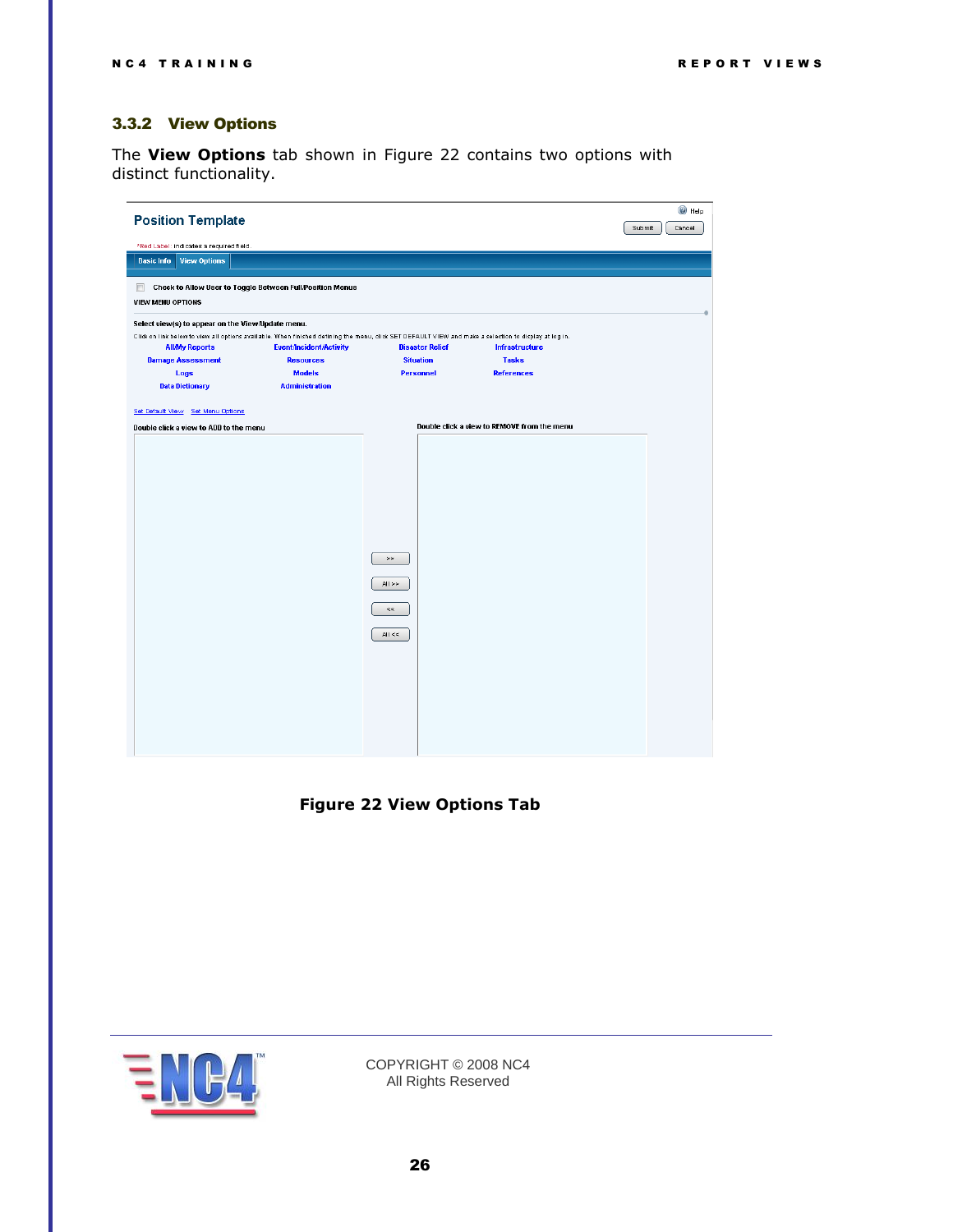#### <span id="page-26-0"></span>**3.3.2.1 MENU TOGGLE**

The top of the screen provides the option for the user(s) assigned to this Position Template to be able to **toggle** between his or her **Position Menu** and the **Full Menu**, which contains all forms and reports available for the user's access level. To enable this functionality click the checkbox indicated for **Check to Allow User to Toggle Between Full/Position Menus**, as shown in [Figure 23.](#page-26-1) If you do not want to provide this access, leave the box blank.



#### **Figure 23 Enable Menu Access**

<span id="page-26-1"></span>When this option is enabled, the user will have the ability to toggle between his or her assigned **Position Menu** and the **Full Menu** by the click of a radio button on the **top navigation frame**, as shown in [Figure 24.](#page-26-2) The radio buttons used to toggle between menus will only be visible in the **top navigation frame** to those users who have selected a position with a **Position Menu** having this option checked.

<span id="page-26-2"></span>Report: All Reports  $\mathbf{v}$  **View by:** Event/Incident/Activity  $\mathbf{v}$ C Position Menu O Full Menu



If this position is not granted the option to toggle between menus, the **Report** navigation drop down menu will only display those forms and reports specifically granted to this position. **The Position Menu** and **Full Menu** options will not appear in the **top navigation frame**.

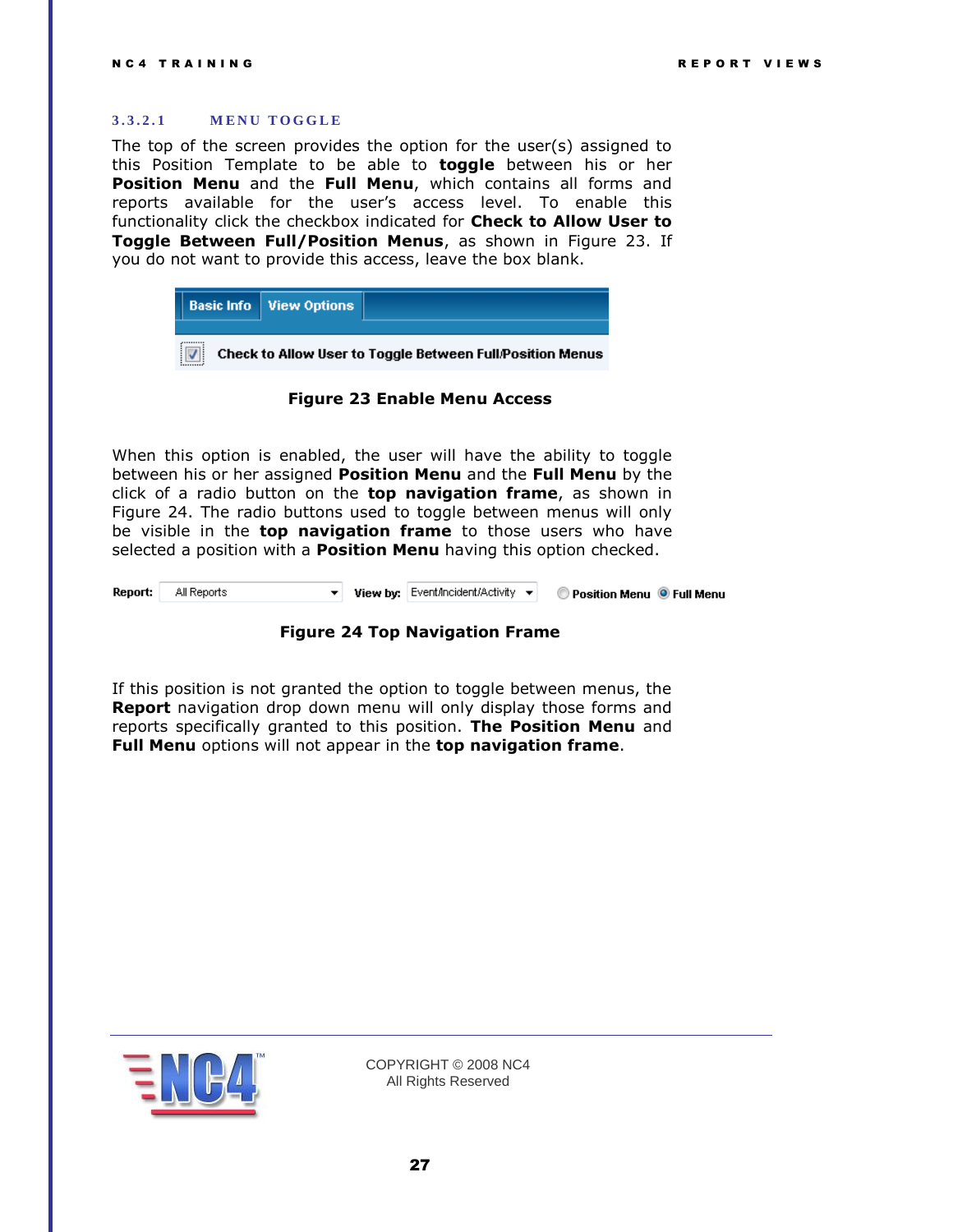#### <span id="page-27-0"></span>3.3.2.2 **VIEW MENU AND REPORT ACCESS OPTIONS**

To associate the reports with a Position Template:

1 Click one of the top-level report structures such as ―**Infrastructure**‖.

All available reports within that report structure will appear in the menu on the left.

2 Select the reports from the menu on the left that are to appear in the **Report** navigation and **View by** drop down menus for this position.

Each report Name link you click moves to the box on the right, as shown in [Figure 25.](#page-27-1)



**Figure 25 Selecting Report Options**

<span id="page-27-1"></span>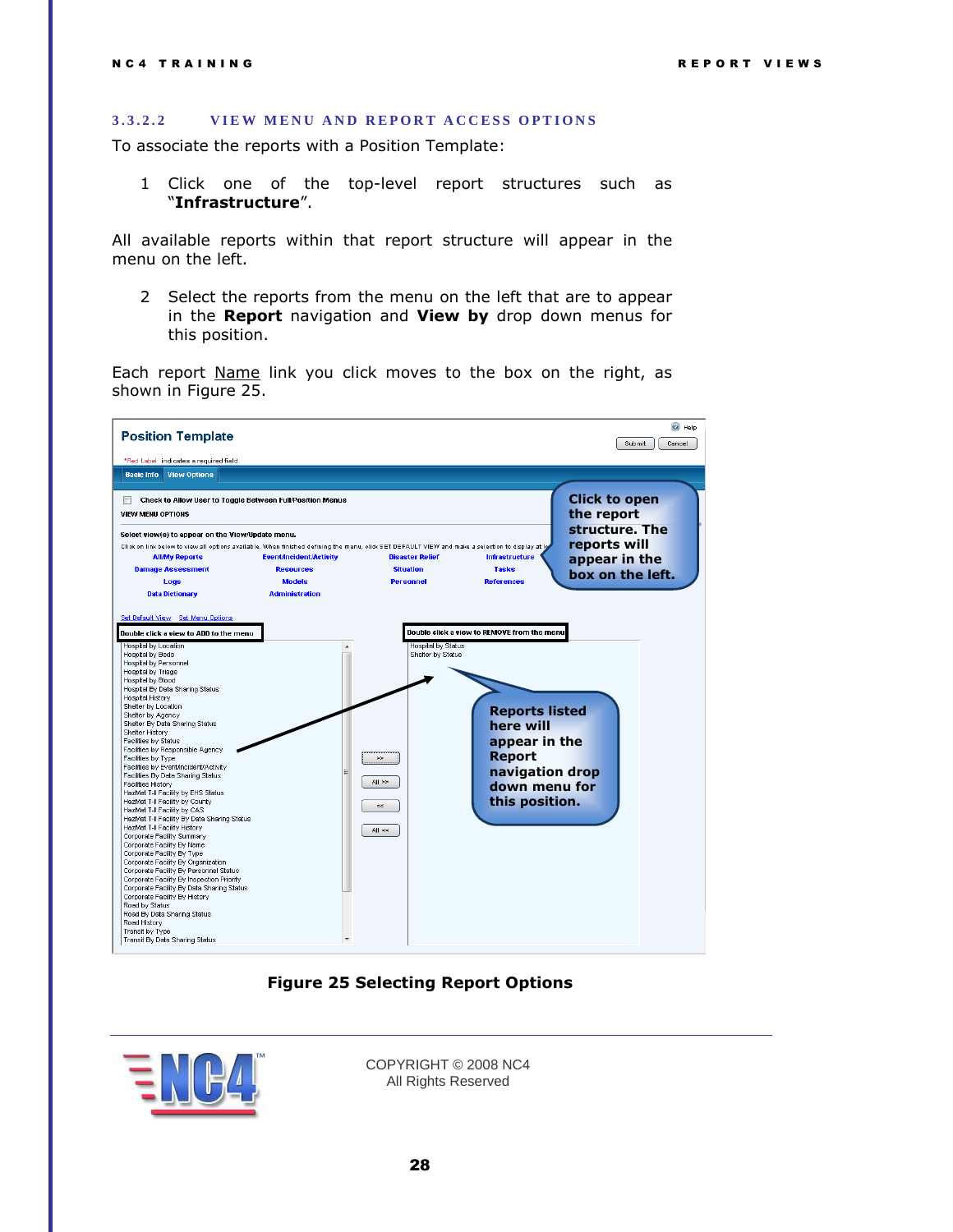There are multiple ways to move the reports from right to left and left to right, enabling or disabling access.

To move an individual report:

- Double click the report Name link. Double clicking the report Name link of an individual report will move it in both directions. If clicked on the left it will move to the right; if clicked on the right it will move to the left.
- Single click the requested report to highlight it and then click the  $>\!>$ button. This will move the report from the left to the right, which will add the report to this position's Report navigation drop down menu.
- Single click the requested report to highlight it and then click the  $\approx$ button. This will move the report from the right to the left, which will remove the report from this position's Report navigation drop down menu.

To move All reports

- Click the button to move the entire report list from the left to the right, which will add all the reports to this position's Report navigation drop down menu.
- Click the  $\frac{|\mathsf{AII}|\ll|}{|\mathsf{AII}|\ll|}$  button to move the entire report list from the right to the left, which will remove all the reports from this position's Report navigation drop down menu.

The **Set Default View** and **Set Menu Options** are covered in the Module: Menu Views.

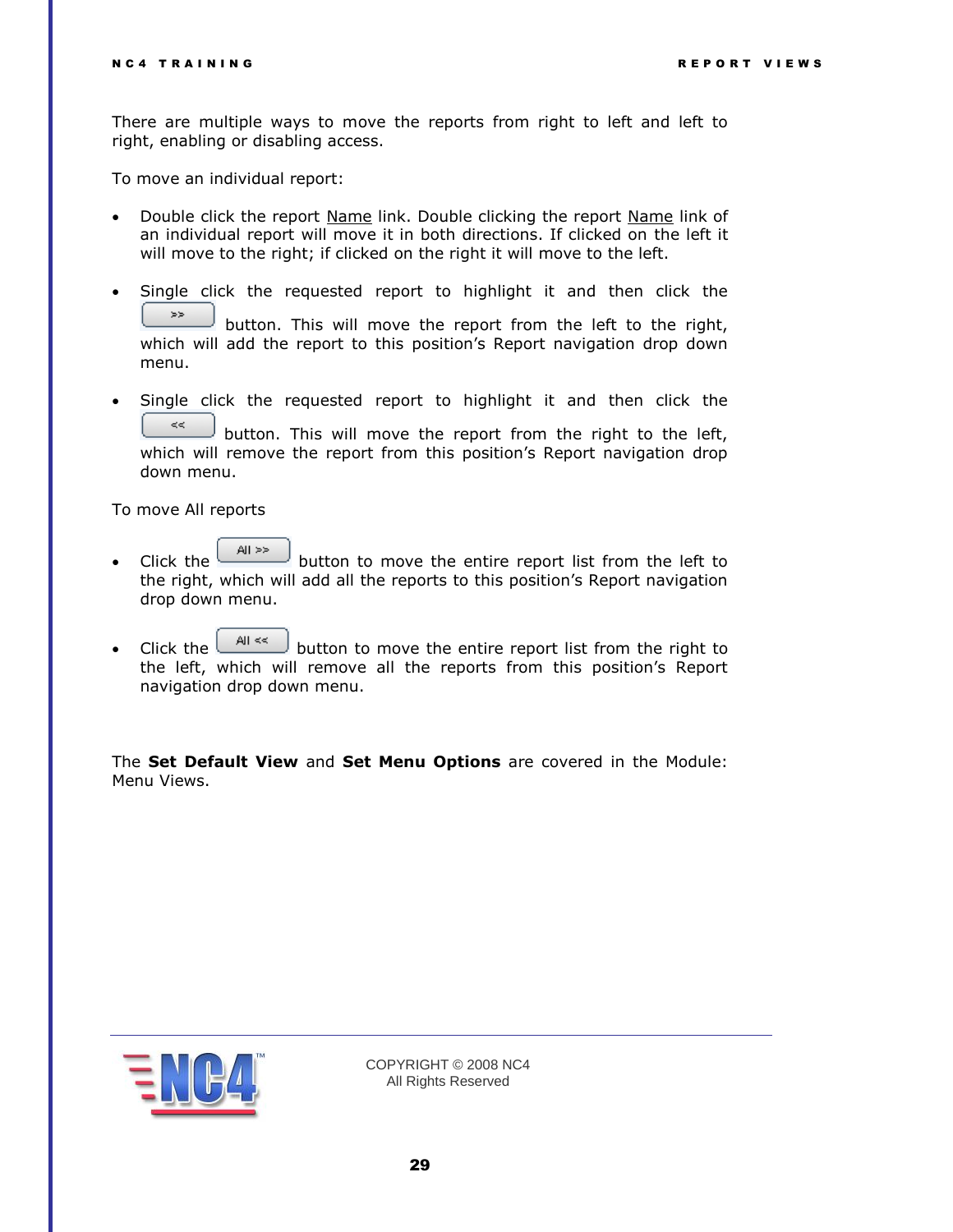#### <span id="page-29-0"></span>3.4 Completing a Position Template

When you have completed the **View Options** tab, click the **submit** button in the upper right to save the report. The **Position Template** will now be in *View*/Update mode, as shown in [Figure 26.](#page-29-1)

| <b>Position Template</b>                 | Help<br>Update<br>Delete<br>Print<br>Close |
|------------------------------------------|--------------------------------------------|
| *Red Label: indicates a required field.  |                                            |
| <b>View Options</b><br><b>Basic Info</b> |                                            |
|                                          |                                            |
| <b>ENTER TEMPLATE INFORMATION</b>        |                                            |
| *Template Name                           |                                            |
| <b>ESF</b>                               |                                            |
| Description                              |                                            |
|                                          |                                            |
|                                          |                                            |
|                                          |                                            |
| <b>ASSIGNMENTS</b>                       |                                            |
| Organization/Position:                   |                                            |

#### **Figure 26 Completed Position Template in** *View* **Mode**

<span id="page-29-1"></span>To view the list of reports you selected for the **Report** navigation drop down menu with this position, click the **View Options** tab. Then click the top-level report structure, and the reports will be listed in the box on the left, as shown in [Figure 27.](#page-29-2)



#### **Figure 27 View Options Tab in** *View* **Mode**

<span id="page-29-2"></span>At this point, you have created the report list that will appear in the Report navigation drop down menu for this position. The next step is to assign the Position Template to a position in the References Organization Position report type.

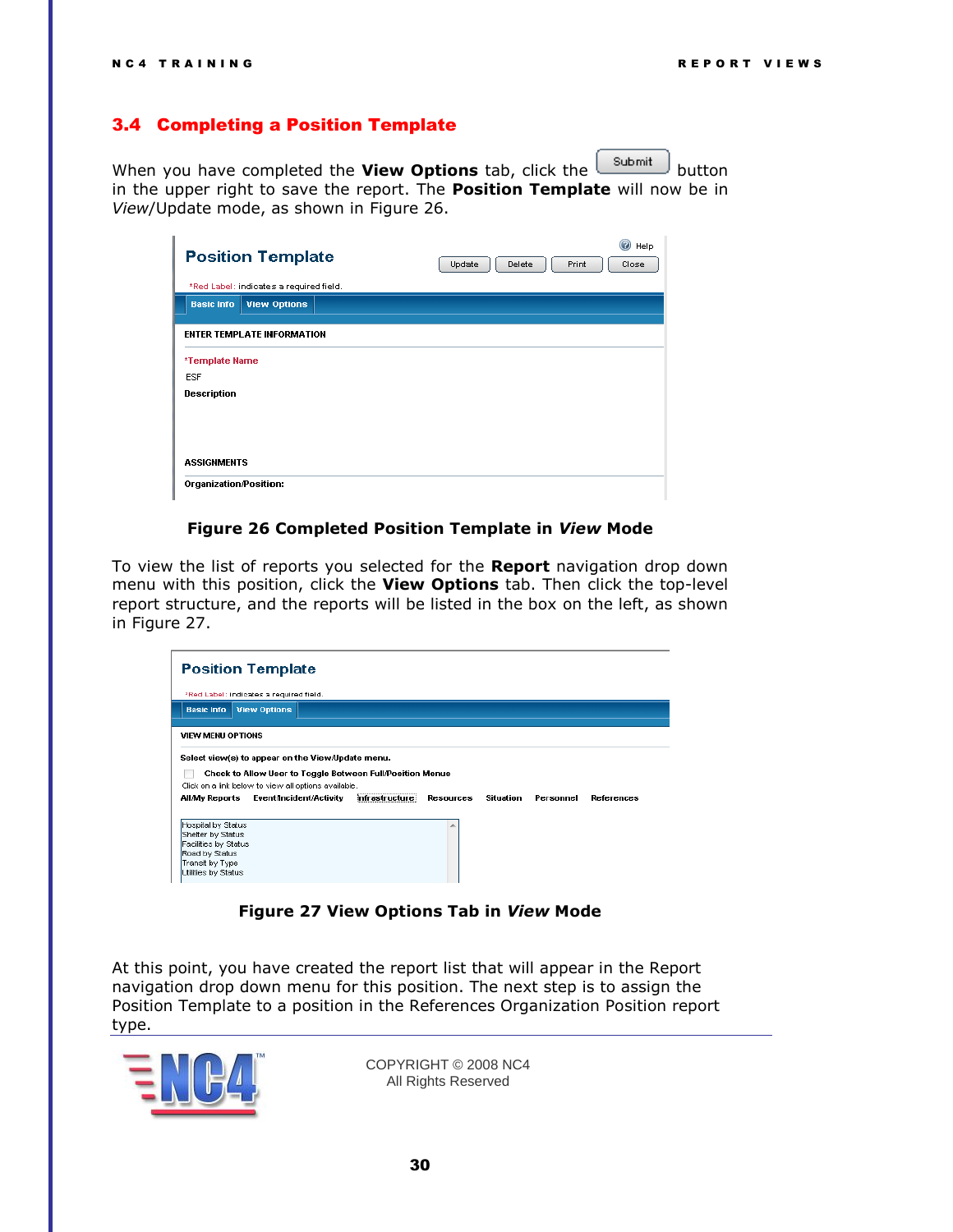#### <span id="page-30-0"></span>3.5 Updating a Position Template

To change the content of an existing **Position Template**, click the **Template**  Name link in the **Position Template by Name** summary screen. The Position Template will be presented to you. Click the **Update** button in the upper right of the form to make the required changes.

Updates made to a **Position Template** take effect immediately; however, a user already logged onto the system will not see the changes until they do one of the following:

- Change the position in their Personal Profile.
- Refresh the browser window.
- Log in to the system again.

When you have completed the information, click the **Submit** button in the upper right corner of the form to save the report.

With the **Position Template** in *view* mode, you may also use the control button in the upper right to:

- **Update** button Click the Update button to open the report in Edit mode to update and edit the data fields.
- **Delete** button Click the **Delete** button to delete this report from active view. This report will be maintained for viewing, but not updating in History.
- printer.

Print **Print** button – Click the button to send the report to the

 Note: To change which **Position Menu** is displayed when you log on to the system, change the position indicated in the Personal Profile to the position that has been displayed in the Data Dictionary Position Menu Template. Users who change the position on their Personal Profile document during a session will see the menu associated with the new position after submitting the updated profile document.

 Deleted reports are removed from active lists but are maintained in history.

 For more information about Personal Profiles refer to Module: Personal Profile.

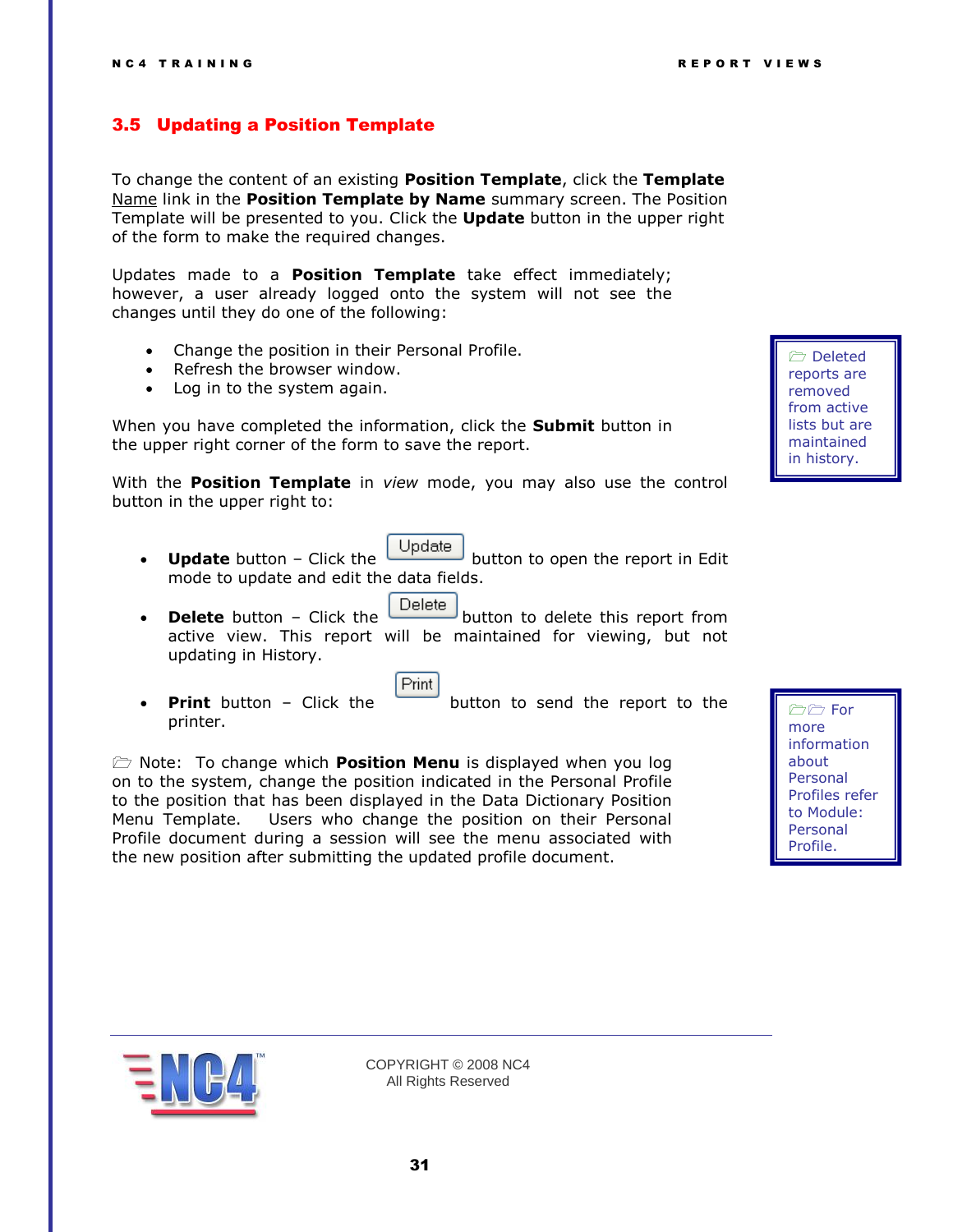#### <span id="page-31-0"></span>3.6 Review Exercise-Position Template

In this section of the module, you will follow a step-by-step walk through of creating a position template that can be assigned to a position.

Before you sign on to the application, you will need to know the name of the Organization, the subordinate positions and the reports that the reports that will be used by the organization.

 $\Box$  All class participants should log on to the application and follow along step-by-step with the workbook.

*This exercise allows learners to login and Create a Position Template.* 

In this **Position Template** exercise, you will navigate to create a **Position Template.** 

Remember, all red label fields are required. To complete the **Position Template** form, please follow the steps below:

- 1. Go to the **Report Navigation Frame**:
	- a. Select **Position Template** from the **Report** navigation drop down menu.
	- b. Click the **Create** button on the **Position Template By Name** summary screen. You are presented with the **Position Template** form.
- 2. Key in the **Template Name** in the assigned field.
- 3. Key in the description of the position template in the **Description** field.
- 4. Go to the **View Options tab.**
- 5. Go to the **View Menu Options** section.
- 6. Click the **All/My Reports** Name link.
- 7. Click the **All>>** button to select all the reports in **All/My Reports**.
- 8. Click the **Event/Incident/Activity** Name link.
- 9. Click the following report Name links:
	- a. Incident by Name

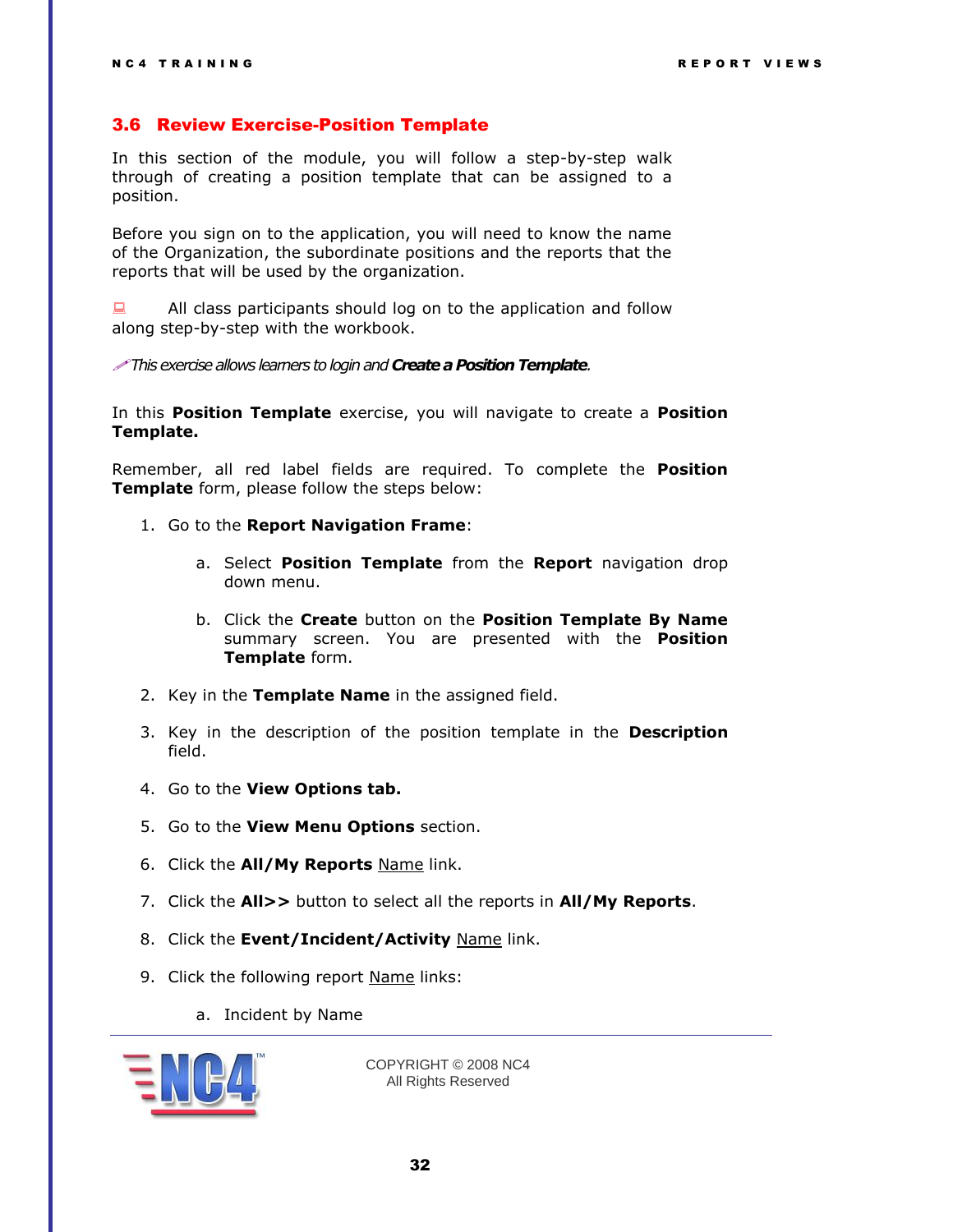- b. Incident by Status
- c. Emergency Event by Name
- d. Emergency Event by Status
- e. Alert Bulletin by Date/Time
- 10.Click the **Submit** button in the upper right to save the report in the system.

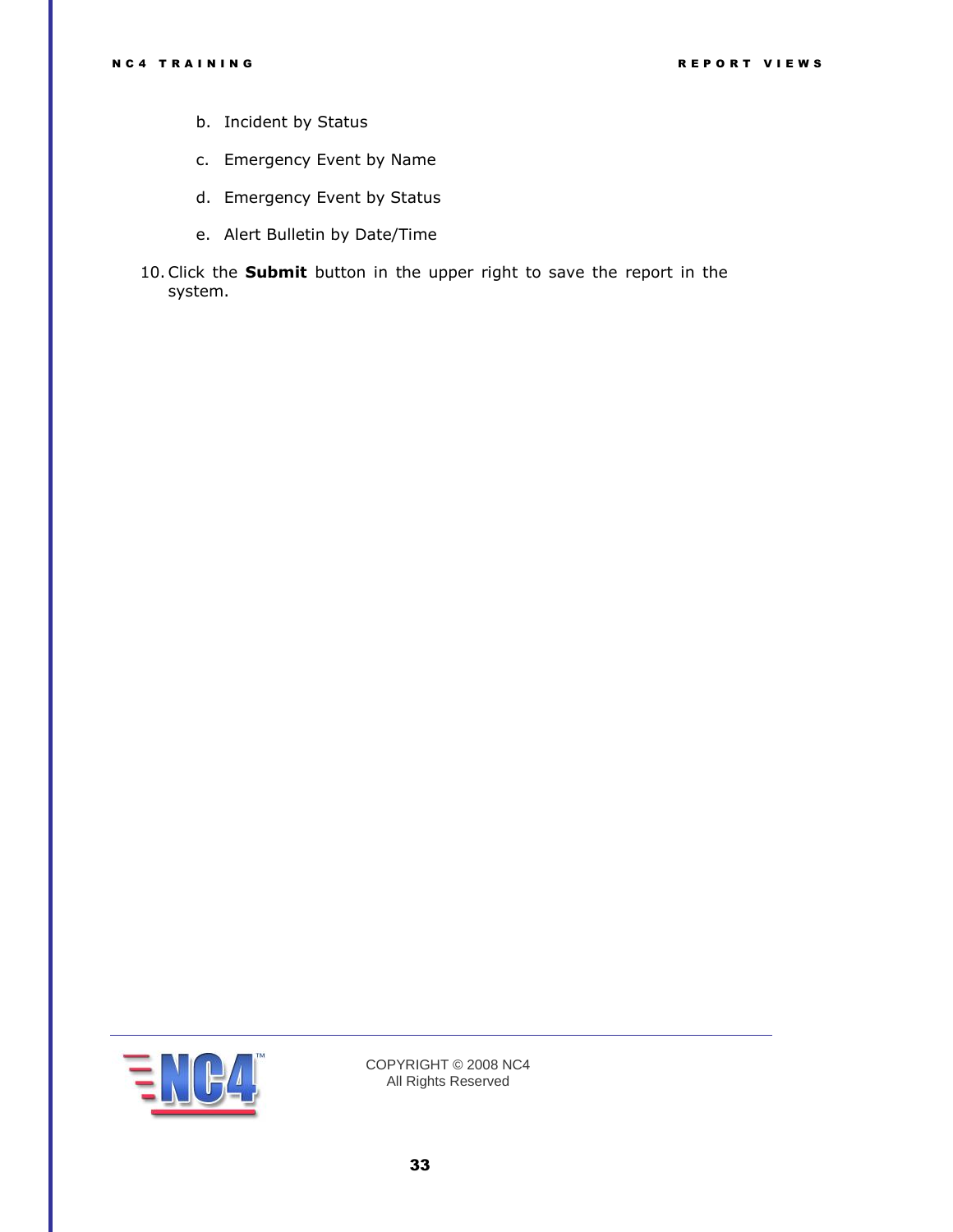### <span id="page-33-0"></span>4 Assigning a Position Template

After completing the Position Template, you must assign it to the position for which it was created. This allows the Position Template to be activated so users can see and use the individually configured menu. You can assign a new or modified Position Template to an existing position or to a new position.

#### <span id="page-33-1"></span>4.1 Adding a Position Template to an Existing Position

To assign a **Position Template** to an existing position:

- 1 Select **Organization Chart** (under References top-level report structure) from the **Report** navigation drop down menu.
- 2 From the **Organization Charts** summary screen, find the organization and expand its **Organization Chart**, as shown in [Figure](#page-33-2)  [28.](#page-33-2)

The expanded **Organization Chart** identifies the organization and its positions.

| Report: | Organization Chart         | View by:                    | Name |  |
|---------|----------------------------|-----------------------------|------|--|
|         | <b>Organization Charts</b> |                             |      |  |
| Create  | Print<br><b>Delete</b>     |                             |      |  |
|         | Organization/Positions     | Menu Template Assigned      |      |  |
|         | <b>ATF Command Post</b>    |                             |      |  |
|         | Call Center                |                             |      |  |
|         | $E$ Team                   |                             |      |  |
|         |                            |                             |      |  |
| EOC     |                            |                             |      |  |
|         | OC ESF                     | <b>Expand the</b>           |      |  |
|         | Director                   | <b>Organizational Chart</b> |      |  |
|         | ESF 1 (Transporta          | to locate the position      |      |  |
|         | ESF 10 (USR)               |                             |      |  |
|         | ESF 11 (Water and loe)     | Short Call Center           |      |  |
|         | ESF 12 (Energy Resources)  | Short Call Center           |      |  |
|         | ESF 13 (Military Support)  | Short Call Center           |      |  |
| ┍<br>┍  | <b>ESF 14</b>              | Short Call Center           |      |  |
| ┍       | ESF 15 (PIO)               | Short Call Center           |      |  |
| П       | ESF 16 (Law Enforcement)   | Short Call Center           |      |  |
|         | ESF 17 (Animal Control)    | Short Call Center           |      |  |

#### **Figure 28 Organization Charts Summary Screen**

<span id="page-33-2"></span>

COPYRIGHT © 2008 NC4 All Rights Reserved

 $\Rightarrow$ References is the top-level report structure for the **Organization** Chart.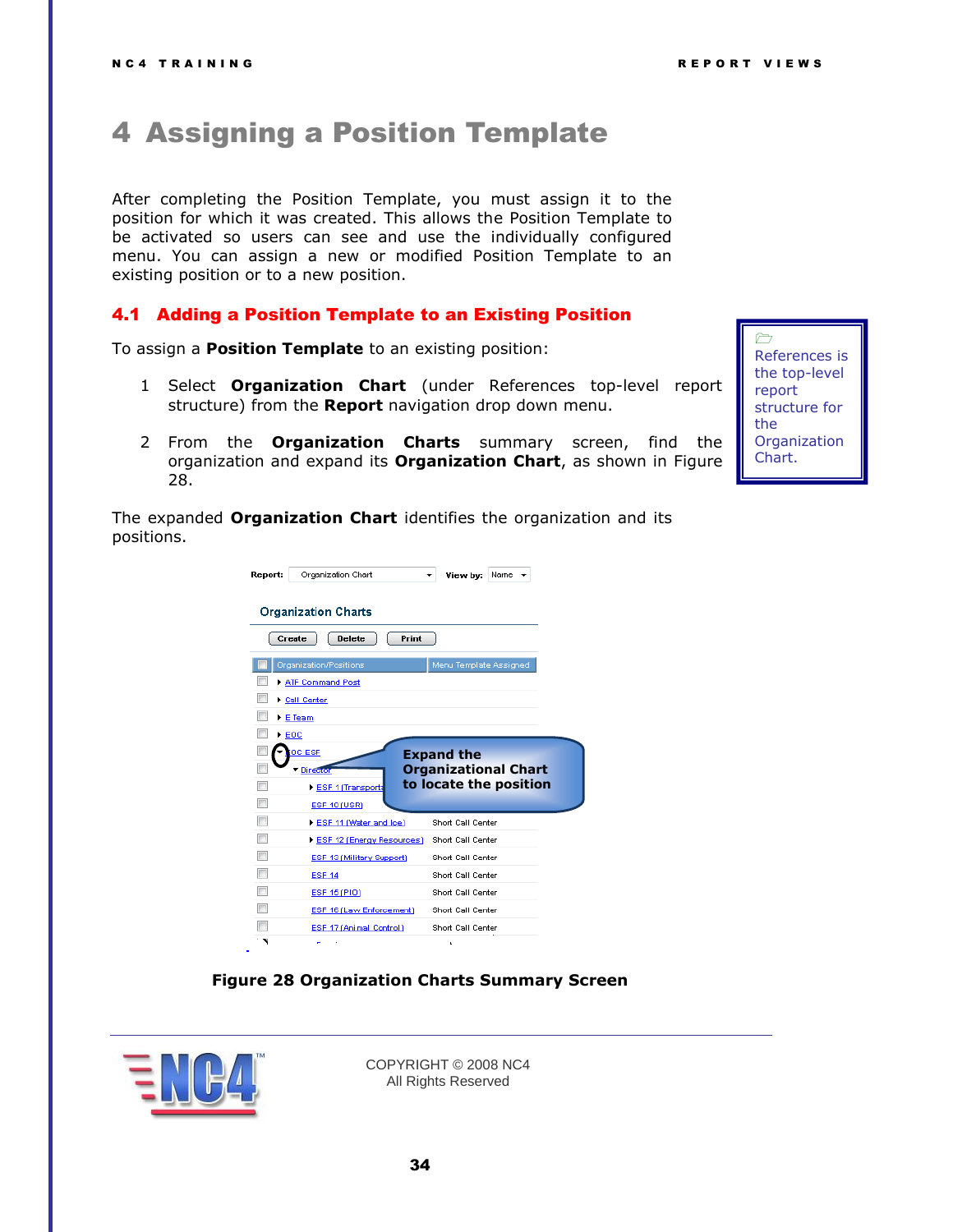3 Click the Name link of a **Position** within the organization.

This will open the **Organizational Element** in *View* mode. Here you can see which **Menu Template**, if any, is assigned to this Position, as shown in [Figure 29.](#page-34-0)



#### **Figure 29 Viewing an Organizational Element**

<span id="page-34-0"></span>4 Click the <sup>Update</sup> button to open the **Organizational Element** form to update the **Menu Template** field.

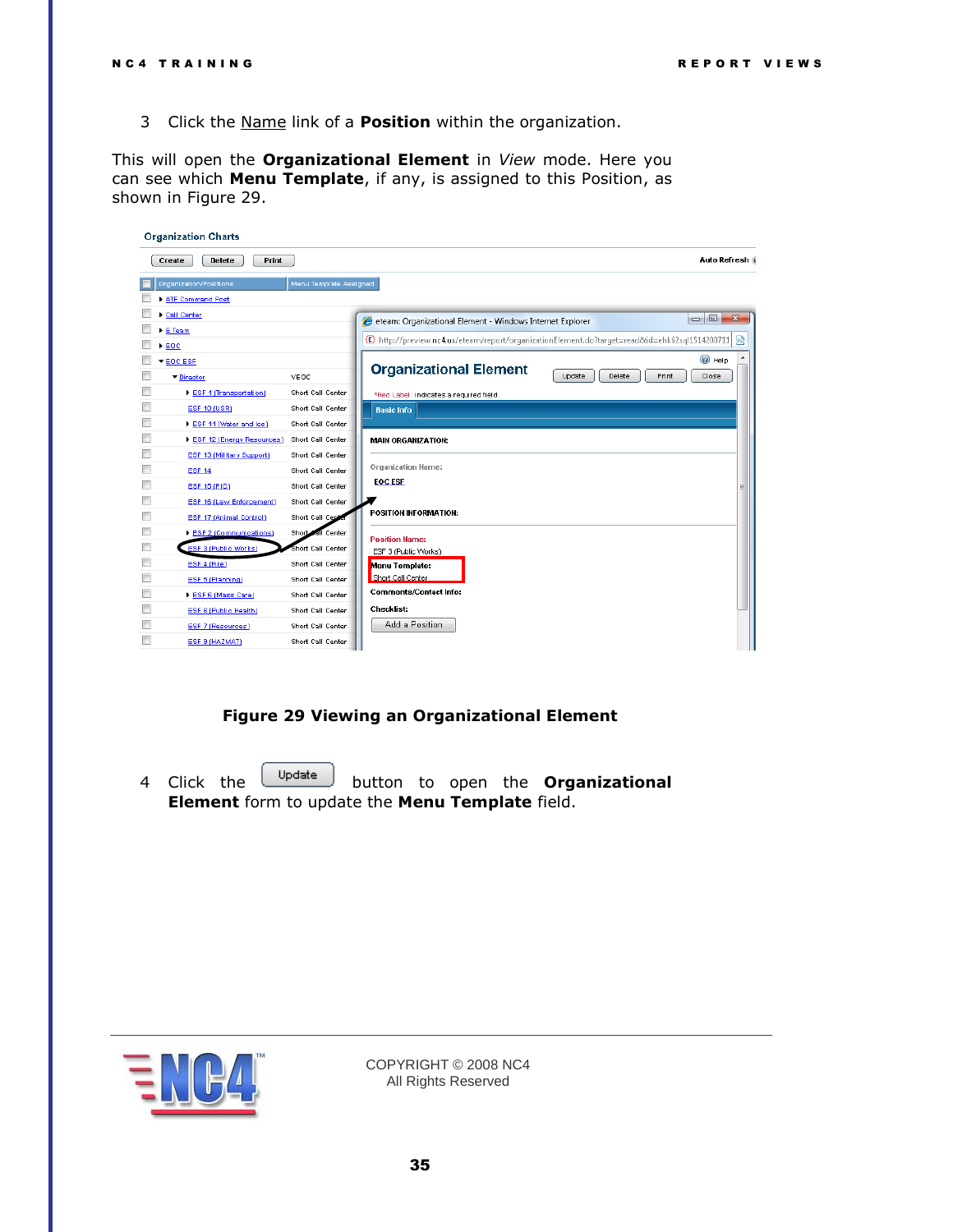5 Click the **Select** button to the right of the **Menu Template** field to open the **Menu Template** dialog box as shown in [Figure 30.](#page-35-0)

| <b>Organizational Element</b>                                                                    |                                                                                                                                                                                                                                                                                                                            | C Help<br>Submit<br>Cancel                  |
|--------------------------------------------------------------------------------------------------|----------------------------------------------------------------------------------------------------------------------------------------------------------------------------------------------------------------------------------------------------------------------------------------------------------------------------|---------------------------------------------|
| *Red Label: indicates a required field.                                                          |                                                                                                                                                                                                                                                                                                                            |                                             |
| <b>Basic Info</b>                                                                                |                                                                                                                                                                                                                                                                                                                            |                                             |
| <b>MAIN ORGANIZATION:</b>                                                                        |                                                                                                                                                                                                                                                                                                                            |                                             |
| Organization Name:                                                                               |                                                                                                                                                                                                                                                                                                                            |                                             |
| EOC ESF                                                                                          |                                                                                                                                                                                                                                                                                                                            | <b>Click Select button to</b>               |
| POSITION INFORMATION:                                                                            |                                                                                                                                                                                                                                                                                                                            | open the Menu<br><b>Template dialog box</b> |
| <b>Position Name:</b>                                                                            |                                                                                                                                                                                                                                                                                                                            |                                             |
| ESF 3 (Public Works)                                                                             |                                                                                                                                                                                                                                                                                                                            |                                             |
| Menu Template:                                                                                   |                                                                                                                                                                                                                                                                                                                            |                                             |
| <b>Checklist:</b><br>Document Created by: roomerford of 05/19/<br>Copyright <sup>7</sup><br>2009 | (E) http://preview.nc4.us/eteam/common/Common.do?tar<br><b>SELECT FROM OPTIONS BELOW</b><br>Name<br>٠<br>City<br>DEFAULT ETEAM MENU<br>٠<br>٠<br><b>ESF</b><br>LE<br>٠<br>Lockheed<br>٠<br>Maine<br>٠<br><b>Ops Chief</b><br>٠<br><b>Short Call Center</b><br>VEOC<br>٠<br><b>WPFG</b><br>٠<br><b>WPFG Call Taker</b><br>٠ | 恳                                           |

#### **Figure 30 Menu Template Dialog Box**

- <span id="page-35-0"></span>6 Click the **Menu Template** Name link to populate the Menu Template field.
- 7 Click the **Submit** button in the upper right to save your changes.

The **Position** with its associated **Menu Template** is now available for use in the system.

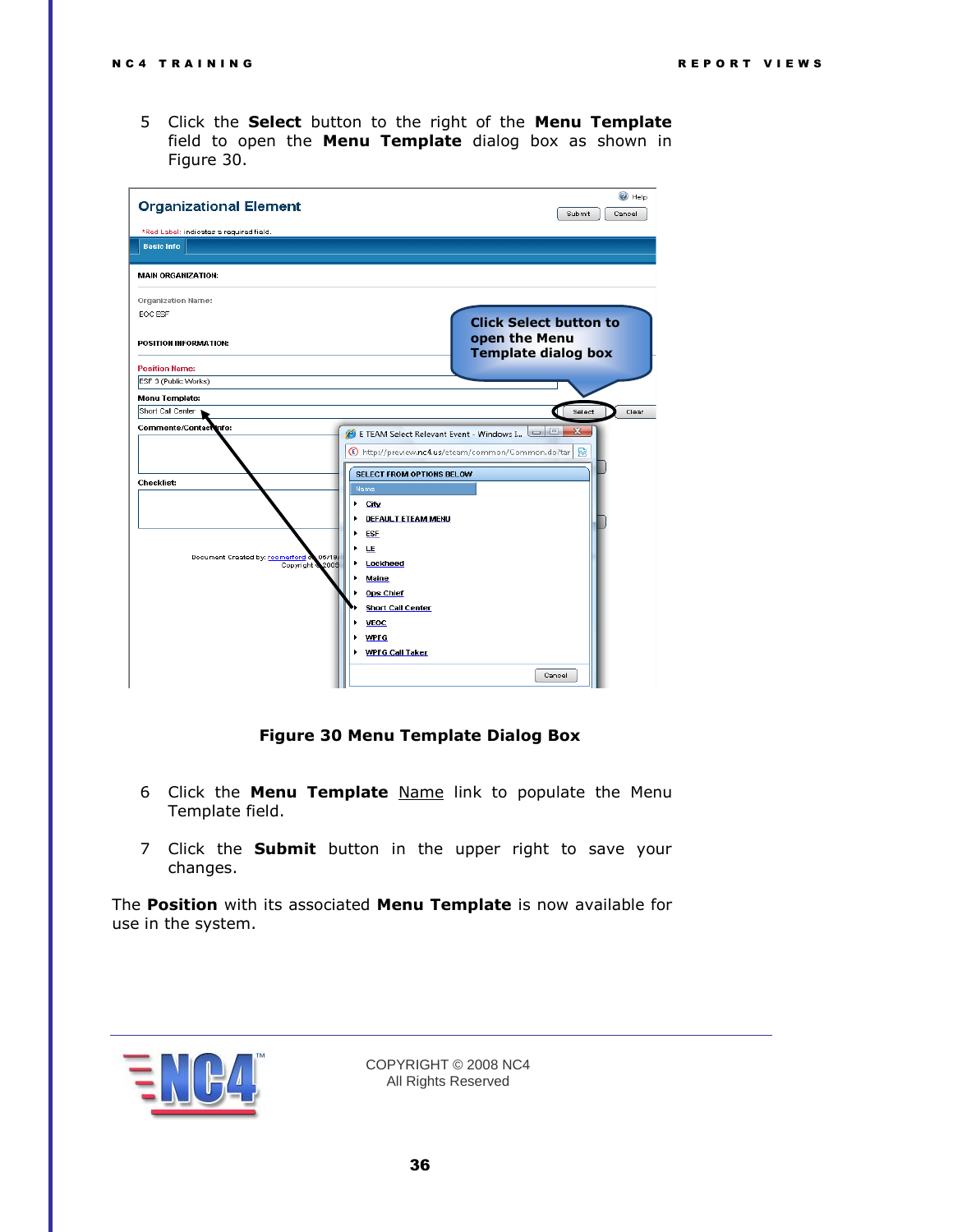#### <span id="page-36-0"></span>4.2 Adding a Position Template to a New Position

Assigning a Position Based Menu also occurs when a new position is added to an organization chart. Assigning a **Position Template** when creating a new position is accomplished in the same manner as assigning a **Position Template** to an existing position.

To assign a **Position Template** to a new position in an existing organization:

1 Select **Organization Chart** from the **Report** navigation drop down menu.

A list of existing organizations with organization charts displays in the **Organization Charts** summary screen.

- 2 Click the Expand All link to the right of the Organization Charts Name in the summary screen to expand all levels of the organization, as shown in [Figure 31.](#page-36-1)
- 3 Click the Position Name link to open that position's **Organizational Element**.



**Positions** are added to an **Organization** Chart one at a time.

**Figure 31 Open an Existing Organizational Element**

<span id="page-36-1"></span>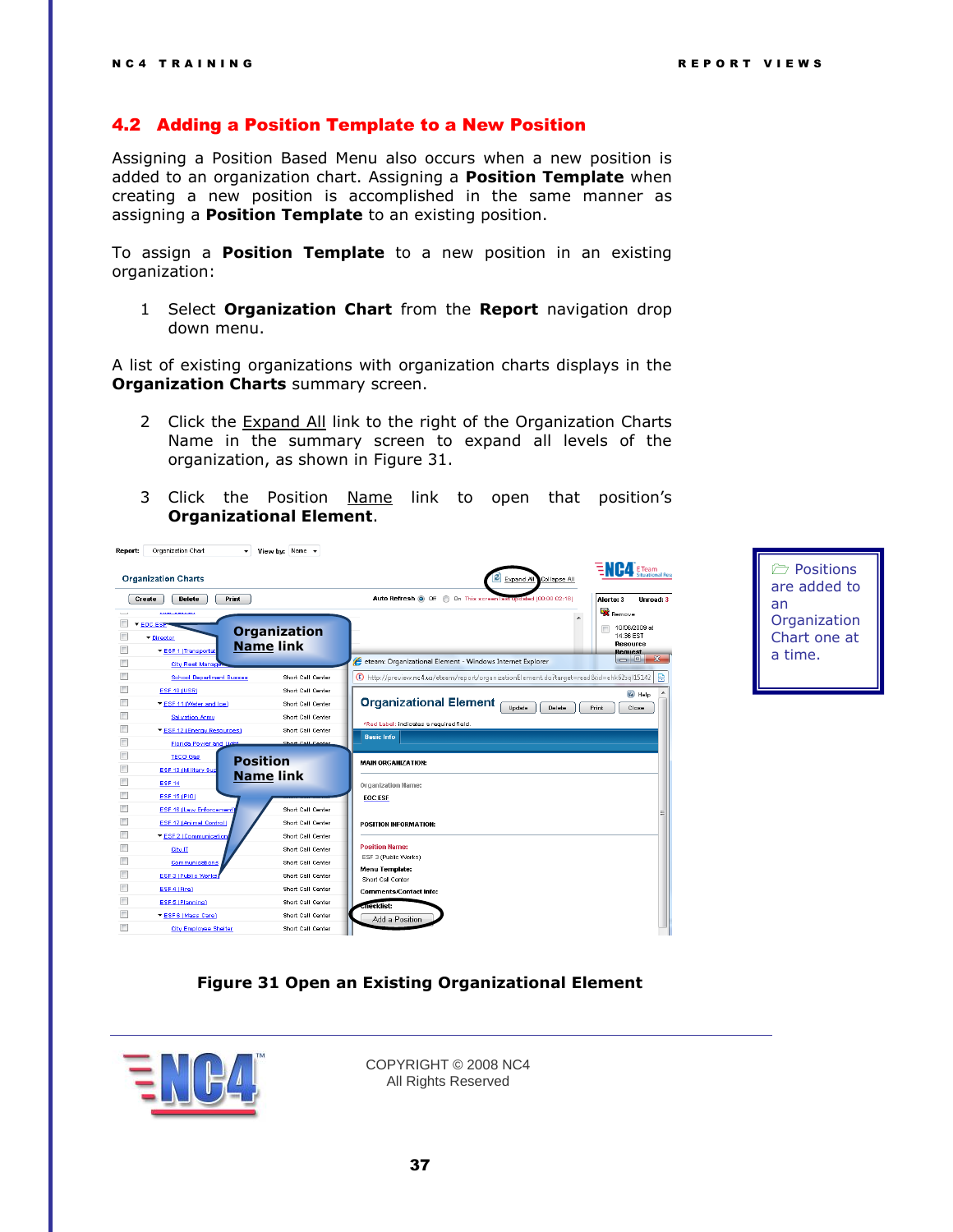4 Within the Organizational Element window, click the **Add a Position** button (shown above in [Figure 31\)](#page-36-1) to open another **Organizational Element** window for a new subordinate position as shown in [Figure 32.](#page-37-0)

| <b>Organizational Element</b>           | $^{\circ}$<br>Help<br>Submit<br>Cancel |
|-----------------------------------------|----------------------------------------|
| *Red Label: indicates a required field. |                                        |
| <b>Basic Info</b>                       |                                        |
| <b>MAIN ORGANIZATION:</b>               |                                        |
| Organization Name:                      |                                        |
| EOC ESF                                 |                                        |
| POSITION INFORMATION:                   |                                        |
| <b>Position Name:</b>                   |                                        |
| Menu Template:                          |                                        |
| Short Call Center                       | Clear<br>Select                        |
| Comments/Contact Info:                  |                                        |
|                                         | $\Delta$                               |
|                                         | Expand                                 |
| <b>Checklist:</b>                       |                                        |
|                                         | A                                      |
|                                         | Expand<br>÷                            |
|                                         |                                        |

#### **Figure 32 New Organizational Element Form**

- <span id="page-37-0"></span>5 Complete the new Organization Element by entering a **Position Name** such as "ESF 10-HazMat Coordinator".
- 6 After entering a Position Name click the **Select** button to the right of the **Menu Template** field to open the **Menu Template** dialog box.
- 7 Click the Name link in the Menu Template dialog box to populate the **Menu Template** field.
- 8 Complete the **Comments/Contact Info** and **Checklist** fields with available information.

This creates a completed **Organization Element** with an associated **Menu Template** as shown in [Figure 33.](#page-38-0)

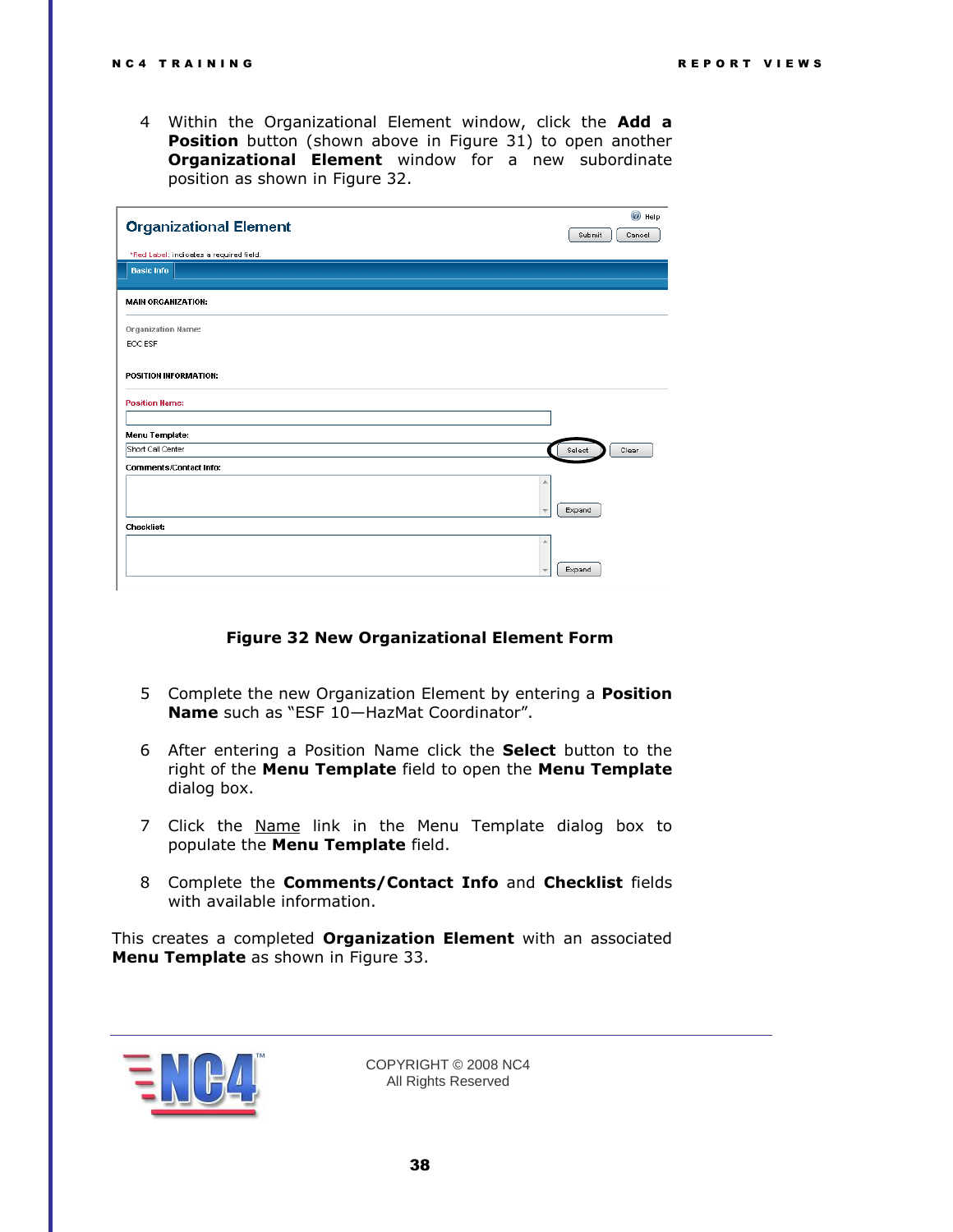|                                                                                                                                                                                                                                            |              |        | C Help |  |
|--------------------------------------------------------------------------------------------------------------------------------------------------------------------------------------------------------------------------------------------|--------------|--------|--------|--|
| <b>Organizational Element</b>                                                                                                                                                                                                              |              | Submit | Cancel |  |
| *Red Label: indicates a required field.                                                                                                                                                                                                    |              |        |        |  |
| <b>Basic Info</b>                                                                                                                                                                                                                          |              |        |        |  |
|                                                                                                                                                                                                                                            |              |        |        |  |
| <b>MAIN ORGANIZATION:</b>                                                                                                                                                                                                                  |              |        |        |  |
| Organization Name:                                                                                                                                                                                                                         |              |        |        |  |
| EOC ESF                                                                                                                                                                                                                                    |              |        |        |  |
| <b>POSITION INFORMATION:</b>                                                                                                                                                                                                               |              |        |        |  |
| <b>Position Hame:</b>                                                                                                                                                                                                                      |              |        |        |  |
| HazMat Coordinator                                                                                                                                                                                                                         |              |        |        |  |
| Menu Template:                                                                                                                                                                                                                             |              |        |        |  |
| ESF10-HazMat Coordinator                                                                                                                                                                                                                   |              | Select | Clear  |  |
| Comments/Contact Info:                                                                                                                                                                                                                     |              |        |        |  |
|                                                                                                                                                                                                                                            |              |        |        |  |
|                                                                                                                                                                                                                                            |              | Expand |        |  |
| <b>Check List:</b>                                                                                                                                                                                                                         |              |        |        |  |
| 1. Provide administrative and technical support to the Emergency Management Council, which is responsible for the<br>direction and control of emergency operations and the organization of personnel, resources and facilities in times of | ∧            |        |        |  |
| emergency.<br>2. Develop and coordinate a comprehensive disaster preparedness and response plan in accordance with Federal and                                                                                                             | $\checkmark$ | Expand |        |  |
|                                                                                                                                                                                                                                            |              |        |        |  |
| Document Created by: Instructor1 on 08/21/2006 at 05:03 PDT<br>Copyright @ 2006 by NC4 Public Sector LLC, All Rights Reserved.                                                                                                             |              |        |        |  |
|                                                                                                                                                                                                                                            |              |        |        |  |
|                                                                                                                                                                                                                                            |              |        |        |  |
| ∣∢<br><b>THE</b>                                                                                                                                                                                                                           |              |        |        |  |
|                                                                                                                                                                                                                                            |              |        |        |  |

#### **Figure 33 Completed Position with Menu Template**

<span id="page-38-0"></span>9 Click the  $\frac{\text{Submit}}{\text{button}}$  button in the upper right to save the information for this Position.

The new position with the associated Menu Template is now available for use in the system.

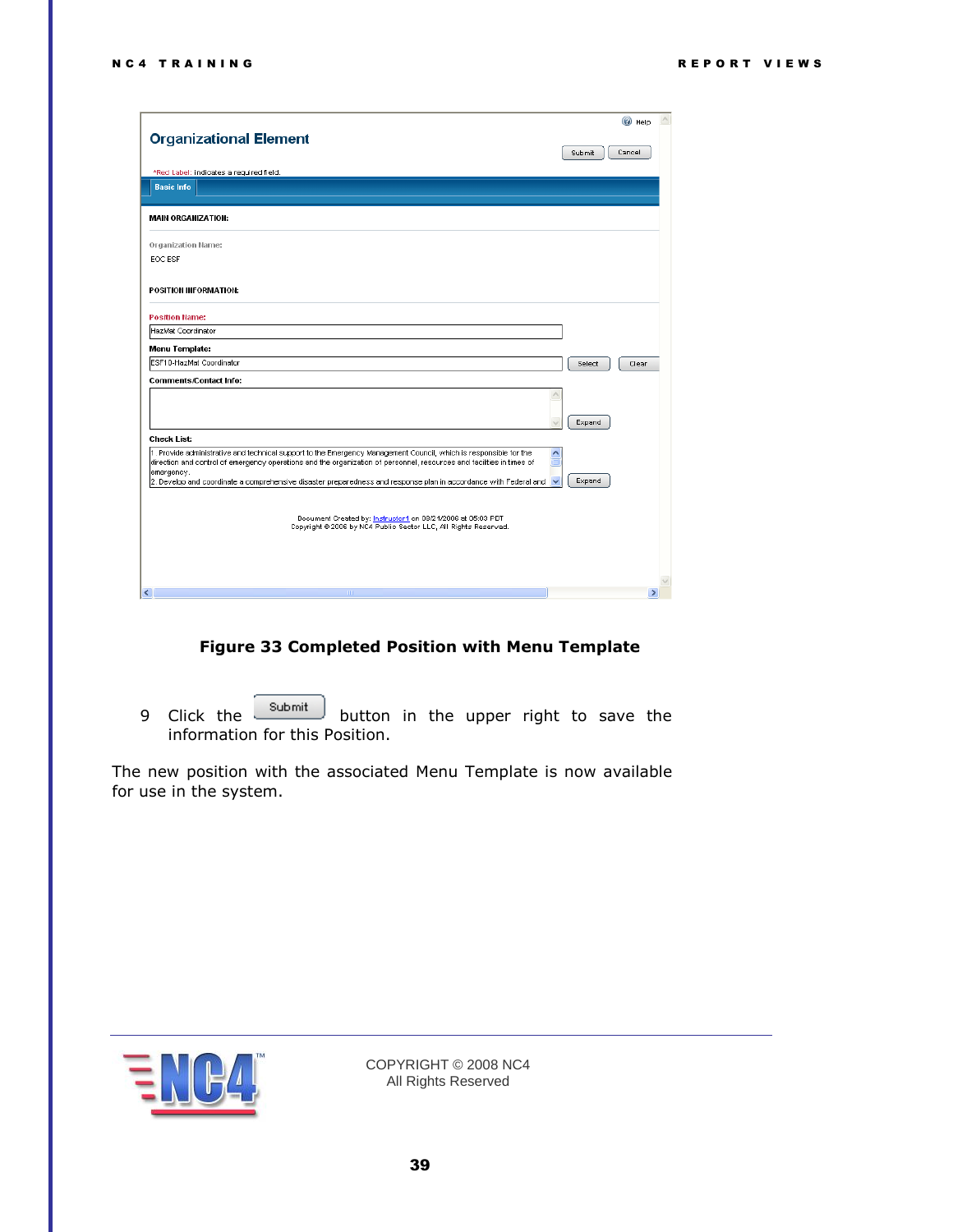After a Menu Template is assigned to a position, the **Position Template** will identify the assigned positions, as shown in [Figure 34.](#page-39-0)

|                                                   | <b>Position Template</b>                |  | Print<br>Close<br>Delete                                                                                                                                                                                                                                                                                                                                                                                                                     | Help |
|---------------------------------------------------|-----------------------------------------|--|----------------------------------------------------------------------------------------------------------------------------------------------------------------------------------------------------------------------------------------------------------------------------------------------------------------------------------------------------------------------------------------------------------------------------------------------|------|
|                                                   |                                         |  | Update                                                                                                                                                                                                                                                                                                                                                                                                                                       |      |
|                                                   | *Red Label: indicates a required field. |  |                                                                                                                                                                                                                                                                                                                                                                                                                                              |      |
| <b>Basic Info</b>                                 | <b>View Options</b>                     |  |                                                                                                                                                                                                                                                                                                                                                                                                                                              |      |
|                                                   | <b>ENTER TEMPLATE INFORMATION</b>       |  |                                                                                                                                                                                                                                                                                                                                                                                                                                              |      |
| *Template Name                                    |                                         |  |                                                                                                                                                                                                                                                                                                                                                                                                                                              |      |
| ESF <sub>6</sub>                                  |                                         |  |                                                                                                                                                                                                                                                                                                                                                                                                                                              |      |
| Description<br>position menu for ESF6 - Mass care |                                         |  | <b>This Position</b><br>Template is<br>assigned to<br>these positions                                                                                                                                                                                                                                                                                                                                                                        |      |
| <b>ASSIGNMENTS</b>                                |                                         |  |                                                                                                                                                                                                                                                                                                                                                                                                                                              |      |
|                                                   | Organization/Position:                  |  | EOC ESF, EOC Director, ESF 6 Mass Care<br>EOC ESF, EOC Director, ESF 6 Mass Care, City Chapter of the Red Cross.<br>EOC ESF, EOC Director, ESF 6 Mass Care, City Employee Shelter Team<br>EOC ESF, EOC Director, ESF 6 Mass Care, Shelter Manager.<br>Document Created by: Instructor1 on 08/18/2006 at 11:02 PDT LastModified by: Instructor1 on 08/20/2006 at 11:48 PDT<br>Copyright @ 2006 by NC4 Public Sector LLC, All Rights Reserved. |      |
|                                                   |                                         |  |                                                                                                                                                                                                                                                                                                                                                                                                                                              |      |

#### **Figure 34 Position Template with Assigned Positions**

<span id="page-39-0"></span>After creating the **Position Template**, you must assign the menu to the position for which it was created. This allows the menu to be activated so users can use the menu. You can assign a new or modified template to an existing position or to a new position.